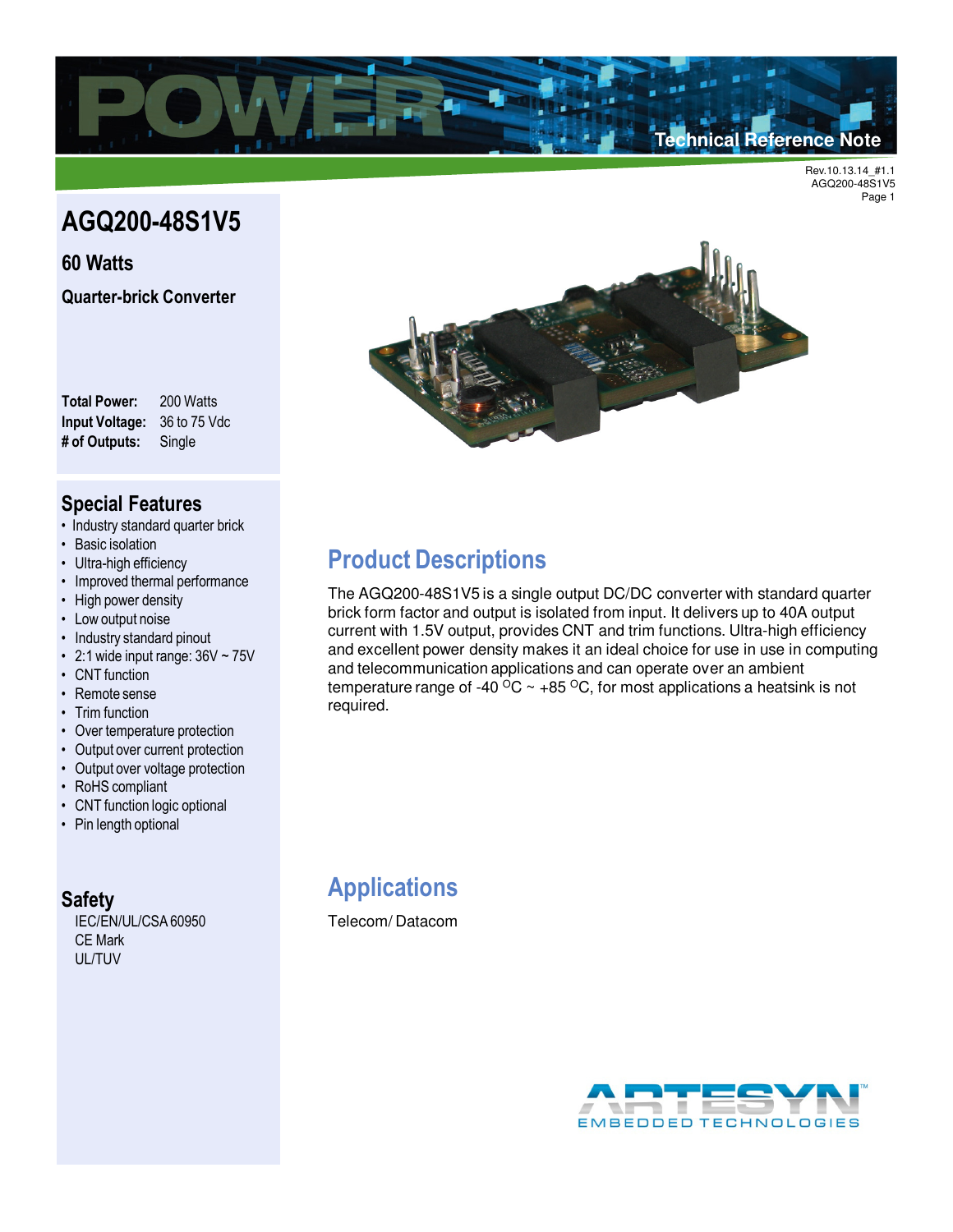# **Model Numbers**

| <b>Standard</b>    | <b>Output Voltage</b> | <b>Structure</b>         | <b>Remote ON/OFF logic</b> | <b>RoHS Status</b> |
|--------------------|-----------------------|--------------------------|----------------------------|--------------------|
| AGQ200-48S1V5-4L   | 1.5Vdc                | Negative<br>No baseplate |                            | R <sub>6</sub>     |
| AGQ200-48S1V5-6L   | 1.5Vdc                | No baseplate             | Negative                   |                    |
| AGQ200-48S1V5B-4L  | 1.5Vdc                | Baseplate                | Negative                   | R <sub>6</sub>     |
| AGQ200-48S1V5P-4L  | .5Vdc                 | No baseplate             | Positive                   | R <sub>6</sub>     |
| AGQ200-48S1V5PB-4L | .5Vdc                 | Positive<br>Baseplate    |                            | R <sub>6</sub>     |

ä

## **Ordering information**

| AGQ200 | $-$ | $\overline{ }$<br>48 |   | 1V <sub>5</sub> |    |   |   |    |
|--------|-----|----------------------|---|-----------------|----|---|---|----|
|        |     | ำ<br>◡               | ◡ | $\Delta$        | G, | 6 | ∼ | Ö. |

| $\left( 1\right)$ | Model series         | AGQ: series name. The lower output is limited by its current |
|-------------------|----------------------|--------------------------------------------------------------|
| $\circled{2}$     | Input voltage        | 48: 36V ~ 75V input range, rated input voltage 48V           |
| $\circledS$       | Output number        | S: single output. D: dual output                             |
| $\circled{4}$     | Rated output voltage | 1V5: 1.5V output                                             |
| $\circledS$       | CNT logic            | Default: negative logic; P: positive logic                   |
| $\circled6$       | Baseplate            | B: baseplate; default: no baseplate                          |
| (7)               | Pin length           | 4:4.8 $\pm$ 0.5mm                                            |
| $\circledS$       | RoHS status          | L: RoHS, R6; Y:RoHS, R5                                      |

### **Options**

None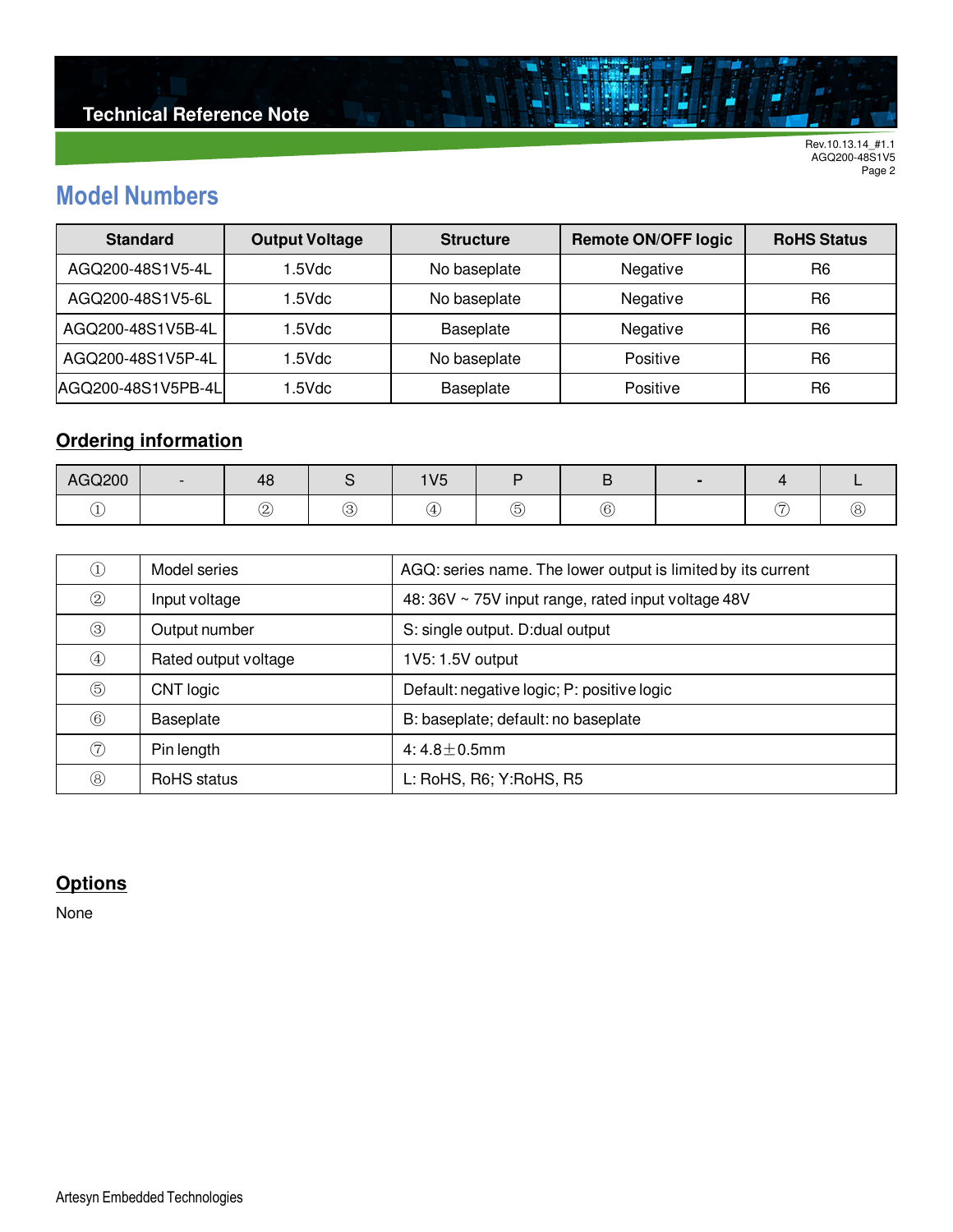

Page 3

## **Electrical Specifications**

#### **Absolute Maximum Ratings**

Stress in excess of those listed in the "Absolute Maximum Ratings" may cause permanent damage to the power supply. These are stress ratings only and functional operation of the unit is not implied at these or any other conditions above those given in the operational sections of this TRN. Exposure to any absolute maximum rated condition for extended periods may adversely affect the power supply's reliability.

Table 1. Absolute Maximum Ratings:

| <b>Parameter</b>                                     | <b>Model</b> | <b>Symbol</b>               | <b>Min</b> | <b>Typ</b>                    | <b>Max</b> | <b>Unit</b>  |
|------------------------------------------------------|--------------|-----------------------------|------------|-------------------------------|------------|--------------|
| Input Voltage                                        |              |                             |            |                               |            |              |
| <b>Operating -Continuous</b><br>Non-operating -100mS | All<br>All   | $V_{IN,DC}$                 |            | ٠<br>٠                        | 80<br>100  | Vdc<br>Vdc   |
| Maximum Output Power                                 | All          | $P_{O,max}$                 |            | $\overline{\phantom{a}}$      | 60         | W            |
| <b>Isolation Voltage</b><br>Input to output          | All          |                             | 2000       |                               |            | Vdc          |
| <b>Ambient Operating Temperature</b>                 | All          | $T_A$                       | -40        |                               | $+85$      | $\circ$ C    |
| Storage Temperature                                  | All          | $\mathsf{T}_{\textsf{STG}}$ | $-55$      | ٠                             | $+125$     | $^{\circ}$ C |
| Voltage at Remote ON/OFF pin                         | All          |                             | $-0.7$     | ٠                             | 12         | Vdc          |
| Humidity (non-condensing)                            |              |                             |            |                               |            |              |
| Operating<br>Non-operating                           | All          |                             | 5<br>5     | ٠<br>$\overline{\phantom{0}}$ | 95<br>95   | %            |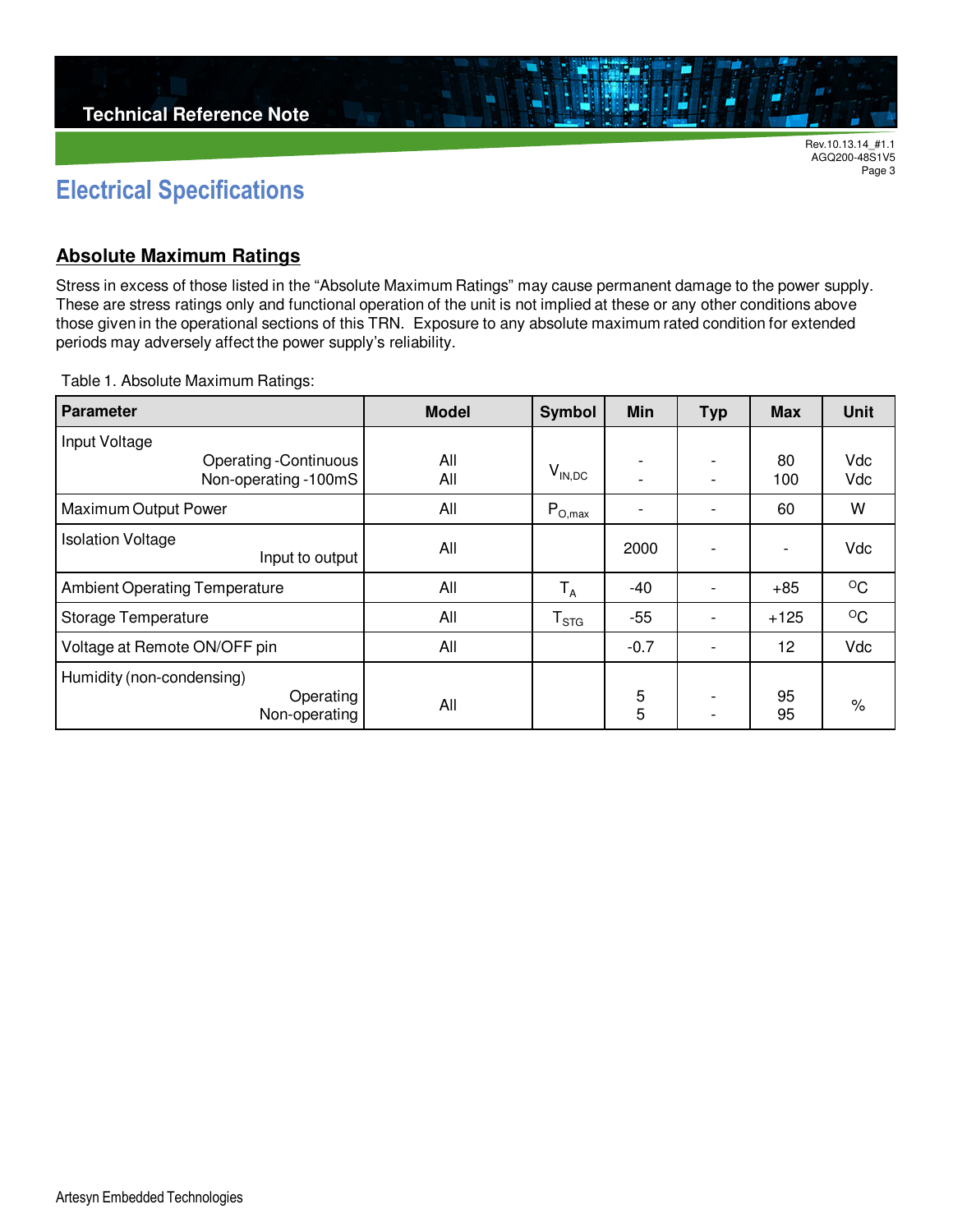## **Input Specifications**

Table 2. Input Specifications:

| <b>Parameter</b>                                       | Conditions <sup>1</sup><br>Symbol                                                                                     |             | Min  | <b>Typ</b>               | <b>Max</b>               | <b>Unit</b> |
|--------------------------------------------------------|-----------------------------------------------------------------------------------------------------------------------|-------------|------|--------------------------|--------------------------|-------------|
| Operating Input Voltage, DC                            | All                                                                                                                   | $V_{IN,DC}$ | 36   | 48                       | 75                       | Vdc         |
| Maximum Input Current<br>$(I_{\rm O} = I_{\rm O,max})$ | $V_{IN,DC}$ = 0 to $V_{I, max}$                                                                                       | 'IN.max     |      | $\overline{\phantom{0}}$ | 2.5                      | А           |
| Input Reflected Ripple Current                         | Rated input and output                                                                                                |             |      | 10                       | 20                       | $mAPK-PK$   |
| Input voltage ripple rejection                         | 120Hz                                                                                                                 |             | 50   | 60                       | $\overline{\phantom{0}}$ | dB          |
| <b>Operating Efficiency</b>                            | $T_A = 25 \text{ }^{\circ}\text{C}$<br>V <sub>IN,DC</sub> = 48V <sub>DC</sub><br>I <sub>O</sub> = I <sub>O, max</sub> | η           | 84.0 |                          | ۰                        | %           |

ä

Note 1 - Ta=25 °C, airflow rate = 400 LFM, Vin = 48Vdc, nominal Vout unless otherwise noted.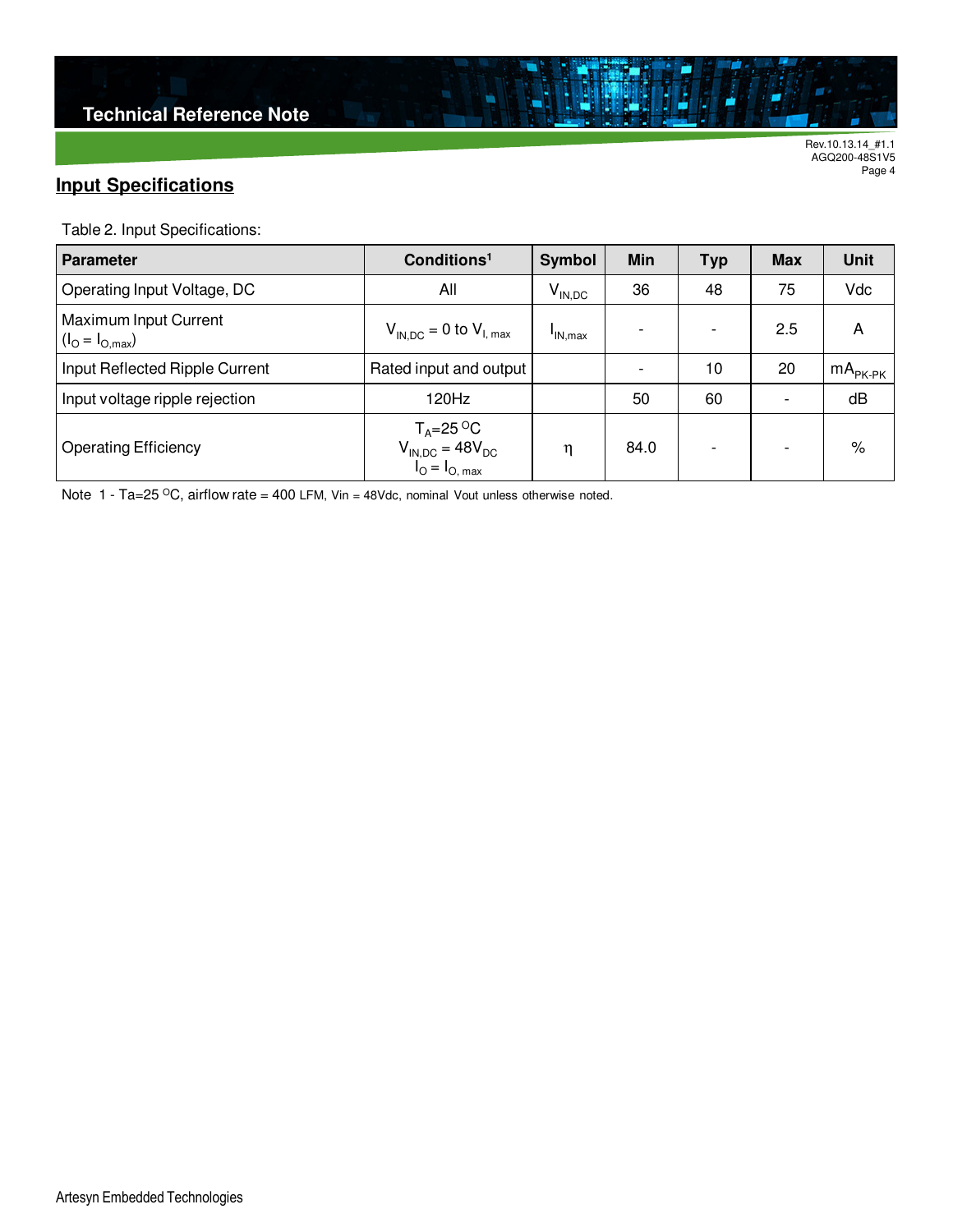## **Output Specifications**

|  | Table 3. Output Specifications: |  |
|--|---------------------------------|--|
|--|---------------------------------|--|

| <b>Parameter</b>                               |                                        | Condition <sup>1</sup>                                                                                            | <b>Symbol</b>                  | Min                      | <b>Typ</b>               | <b>Max</b> | <b>Unit</b>                           |
|------------------------------------------------|----------------------------------------|-------------------------------------------------------------------------------------------------------------------|--------------------------------|--------------------------|--------------------------|------------|---------------------------------------|
| <b>Factory Set Voltage</b>                     |                                        | $V_{\text{IN-DC}} = 48V_{\text{DC}}$<br>$V_{\rm O}$<br>$I_{\odot} = I_{\odot \text{ max}}$                        |                                | 1.48                     | 1.50                     | 1.52       | Vdc                                   |
| <b>Total Regulation</b>                        |                                        | Inclusive of line, load<br>temperature change,<br>warm-up drift                                                   | $V_{\rm O}$                    | 1.48                     | 1.50                     | 1.52       | Vdc                                   |
| Output Voltage Line Regulation                 |                                        | All                                                                                                               | $\pm V_{\rm O}$                | $\Box$                   | 3                        | 5          | mV                                    |
| Output Voltage Load Regulation                 |                                        | All                                                                                                               | $\pm V_O$                      | ä,                       | 5                        | 10         | mV                                    |
| Output Voltage Temperature Regulation          |                                        | All                                                                                                               | %V <sub>O</sub>                | $\blacksquare$           | $\frac{1}{2}$            | 0.02       | $%$ / <sup>O</sup> C                  |
| Output Voltage Trim Range                      |                                        | All                                                                                                               | %V <sub>O</sub>                | 80                       | $\blacksquare$           | 110        | $\%$                                  |
| Output Ripple, pk-pk                           |                                        | Measure with a 1uF<br>ceramic capacitor in<br>parallel with a 10uF<br>tantalum capacitor, 0<br>to 20MHz bandwidth | $V_{\rm O}$                    |                          |                          | 100        | $\mathsf{mV}_{\mathsf{PK\text{-}PK}}$ |
| <b>Output Current</b>                          |                                        | All                                                                                                               | $I_{\rm O}$                    | 0                        | $\overline{\phantom{a}}$ | 40         | A                                     |
| Output DC current-limit inception <sup>2</sup> |                                        |                                                                                                                   | $I_{\Omega}$                   | 44                       | $\overline{\phantom{a}}$ | 56         | A                                     |
| V <sub>o</sub> Load Capacitance                |                                        | All                                                                                                               | $C_{\rm O}$                    | 220                      | $\blacksquare$           | 15000      | <b>uF</b>                             |
|                                                |                                        | 25% $I_{O, max}$ step from<br>50% $I_{\text{O,max}}$ load change<br>slew rate = $0.1$ A/us                        | $\pm V_{\rm O}$<br>$T_{\rm s}$ | $\overline{\phantom{a}}$ | $\overline{\phantom{a}}$ | 90<br>400  | mV<br><b>uS</b>                       |
| V <sub>o</sub> Dynamic Response                | Peak Deviation<br><b>Settling Time</b> | 75% $I_{O, max}$ step from<br>50% $I_{O. max}$ load change<br>slew rate = $1A/us$                                 | $\pm V_O$                      |                          |                          | 140        | mV                                    |
|                                                |                                        | 10% % $I_{O, max}$ to 100%<br>$I_{O, max}$<br>slew rate = $0.1$ A/us                                              | $\pm V_{\rm O}$                |                          | $\overline{\phantom{a}}$ | 200        | mV                                    |
|                                                | Turn-on delay<br>time                  | $I_{\text{O}} = I_{\text{max}}$ , Vo within 1%                                                                    | $T_{turn-on}$                  |                          | 10                       | 20         | mS                                    |
| Turn-on transient                              | Output voltage<br>overshoot            | $I_{\odot} = I_{\text{max}}$<br>$T_A = 25^{\circ}C$                                                               | $%V_{O}$                       |                          |                          | 5          | $\%$                                  |

Note 1 - Ta=25  $\mathrm{^{\circ}C},$  airflow rate = 400 LFM, Vin = 48Vdc, nominal Vout unless otherwise noted.

Note 2 - Hiccup: auto-restart when over-current condition is removed.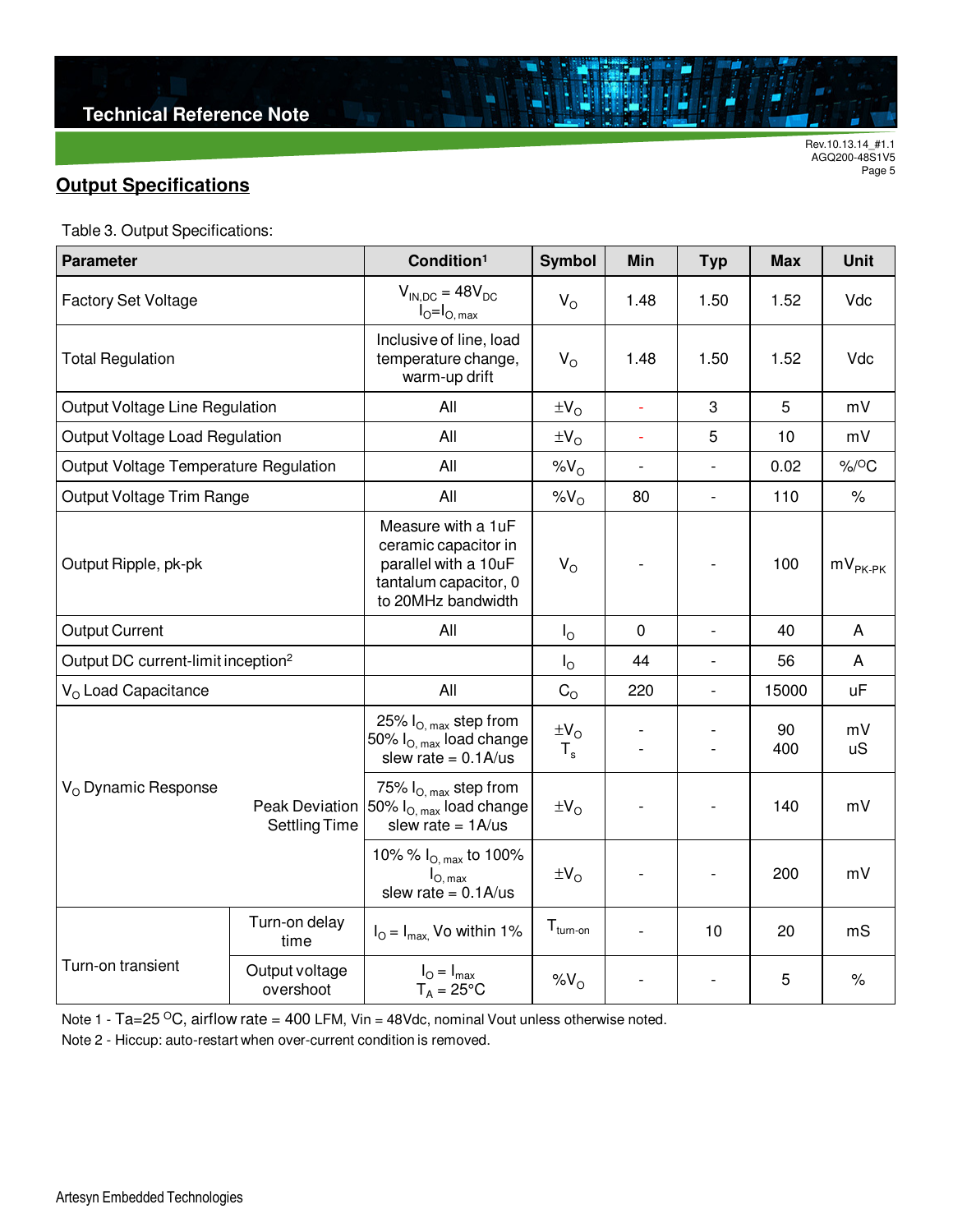## **Output Specifications**

Table 3. Output Specifications, con't:

| <b>Parameter</b>                                |            | <b>Condition</b>                                                                                                                                                                                               | <b>Symbol</b> | Min                      | <b>Typ</b>               | <b>Max</b>               | <b>Unit</b>       |  |
|-------------------------------------------------|------------|----------------------------------------------------------------------------------------------------------------------------------------------------------------------------------------------------------------|---------------|--------------------------|--------------------------|--------------------------|-------------------|--|
| Switching frequency                             |            | All                                                                                                                                                                                                            | $f_{SW}$      |                          | 300                      |                          | <b>KHz</b>        |  |
| Remote ON/OFF pin                               | Logic low  | All                                                                                                                                                                                                            |               | $-0.7$                   | $\overline{\phantom{0}}$ | 1.2                      | $\vee$            |  |
| voltage                                         | Logic high | All                                                                                                                                                                                                            |               | 3.5                      | $\overline{\phantom{0}}$ | 12                       | $\vee$            |  |
| Remote ON/OFF pin<br>current                    | Logic low  | All                                                                                                                                                                                                            |               |                          | L,                       | 1.0                      | mA                |  |
|                                                 | Logic high | All                                                                                                                                                                                                            |               | $\overline{\phantom{a}}$ | $\overline{\phantom{0}}$ |                          | uA                |  |
| Output over-voltage protection <sup>3</sup>     |            | All                                                                                                                                                                                                            | $\%V_{O}$     | 120                      | $\overline{\phantom{a}}$ | 140                      | $\%$              |  |
|                                                 |            | Board (for open frame)                                                                                                                                                                                         |               | 111                      | 120                      | 130                      |                   |  |
|                                                 |            | <b>Hysteresis</b><br>(for open frame)                                                                                                                                                                          |               | 5                        | $\overline{\phantom{a}}$ |                          |                   |  |
| Output over-temperature protection <sup>4</sup> |            | At the center of<br>baseplate                                                                                                                                                                                  | Τ             | 90                       |                          | 110                      | $^{\circ}$ C      |  |
|                                                 |            | <b>Hysteresis</b><br>(for baseplate)                                                                                                                                                                           |               | 2                        |                          |                          |                   |  |
| Isolation capacitance                           |            | All                                                                                                                                                                                                            |               | ÷,                       | $\overline{\phantom{0}}$ | $\overline{\phantom{a}}$ | PF                |  |
| Isolation resistance                            |            | All                                                                                                                                                                                                            |               | 10                       | $\overline{\phantom{a}}$ | $\overline{a}$           | MΩ                |  |
| <b>MTBF</b>                                     |            | $V_{IN,DC} = 48V_{DC}$<br>$I_{\text{O}}=I_{\text{O, max}}$<br>board@25 $^{\circ}$ C                                                                                                                            |               |                          | 2.5                      |                          | 10 <sup>6</sup> h |  |
| Vibration (sine wave)                           |            | Vibration level: 3.5mm ( $2 \sim 9$ Hz), 10m/s <sup>2</sup> ( $9 \sim 200$ Hz), 15m/s <sup>2</sup> (200 $\sim 100$ Hz)<br>Directions and time: 3 axes (X, Y, Z), 30 minutes each<br>Sweep velocity: 1oct / min |               |                          |                          |                          |                   |  |
| Shock (half-sine wave)                          |            | Peak acceleration: 300m/s <sup>2</sup><br>Duration time: 6ms<br>Continuous shock 3 times at each of 6 directions ( $\pm X$ , $\pm Y$ , $\pm Z$ )                                                               |               |                          |                          |                          |                   |  |

ä

Note 3 – Hiccup: auto-restart when over-voltage condition is removed.

Note 4 – Auto recovery.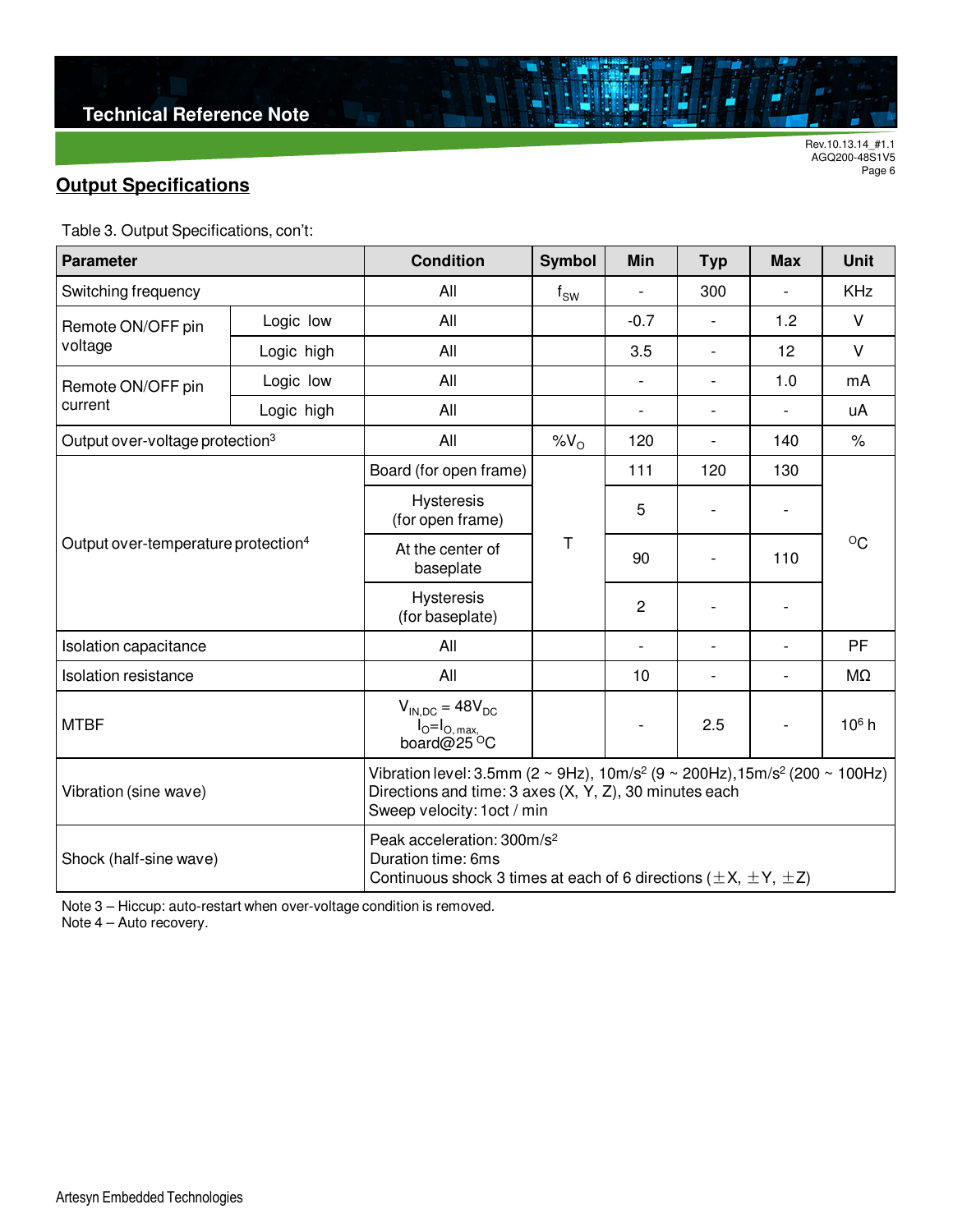### **AGQ200-48S1V5 Performance Curves**



| 20%                           |                           | 20 <sub>0</sub> |                                                                                              | Ston | la a |
|-------------------------------|---------------------------|-----------------|----------------------------------------------------------------------------------------------|------|------|
|                               |                           |                 |                                                                                              |      |      |
|                               |                           |                 |                                                                                              |      |      |
|                               |                           |                 | <u>La verkenden der den digual nom digual del "Brandelore a versore a distrumenta del de</u> |      |      |
|                               | فعفعل فقاداه وفعاله واساف |                 |                                                                                              |      |      |
|                               |                           |                 |                                                                                              |      |      |
|                               |                           |                 |                                                                                              |      |      |
|                               |                           |                 |                                                                                              |      |      |
|                               |                           |                 |                                                                                              |      |      |
|                               |                           |                 |                                                                                              |      |      |
|                               |                           |                 |                                                                                              |      |      |
|                               |                           |                 |                                                                                              |      |      |
| Print to disk file: PRINT_03) |                           |                 |                                                                                              |      |      |
|                               |                           |                 |                                                                                              |      |      |
|                               |                           |                 |                                                                                              |      |      |
| Figure 3:                     |                           |                 | AGQ200-48S1V5 Transient Response                                                             |      |      |
| Ch 1: Vo (x10)                |                           |                 | 20A~10A load change, 0.1A/uS slew rate<br>Ch 2: lo                                           |      |      |

| 150.0V/ 2 1.00V/               |                                                     |               | 0.00s       | $2.00$ <sup><math>\degree</math></sup> / |      | Trig'd $\pm 1$    | <b>22.5V</b> |
|--------------------------------|-----------------------------------------------------|---------------|-------------|------------------------------------------|------|-------------------|--------------|
|                                |                                                     |               |             |                                          |      |                   |              |
|                                |                                                     |               |             |                                          |      |                   |              |
|                                |                                                     |               |             |                                          |      |                   |              |
|                                |                                                     |               |             |                                          |      |                   |              |
|                                |                                                     |               |             |                                          |      |                   |              |
|                                |                                                     |               |             |                                          |      |                   |              |
|                                |                                                     |               |             |                                          |      |                   |              |
|                                |                                                     |               |             |                                          |      |                   |              |
| Freq(2): No edges              |                                                     | Max(1): 43.5V |             |                                          |      | Freq(1): No edges |              |
| $ightharpoonup$ Mode<br>Normal | $\triangle$ Coupling<br>DC                          | Noise Rej 1   | HF Reject 1 | O Holdoff                                | 60ns |                   |              |
|                                |                                                     |               |             |                                          |      |                   |              |
| Figure 5:                      | AGQ200-48S1V5 Output Voltage Startup Characteristic |               |             |                                          |      |                   |              |
| Ch 1: CNT                      |                                                     |               | Ch 2: Vo    |                                          |      |                   |              |



Ė

N



**Figure 4: AGQ200-48S1V5 Transient Response 10A~20A load change, 0.1A/uS slew rate Ch 1: Vo (x10 ) Ch 2: Io** 

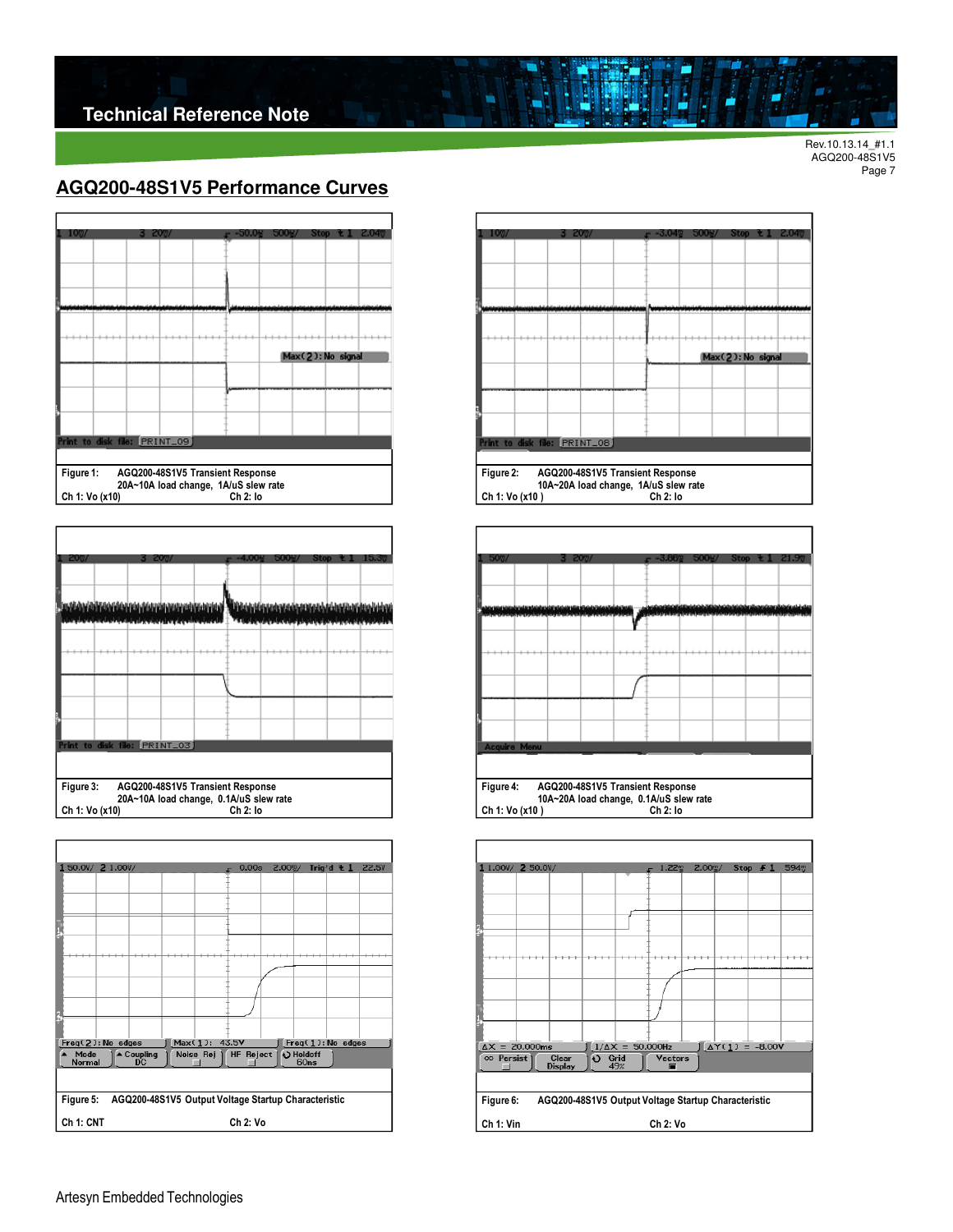

## **AGQ200-48S1V5 Performance Curves**





ä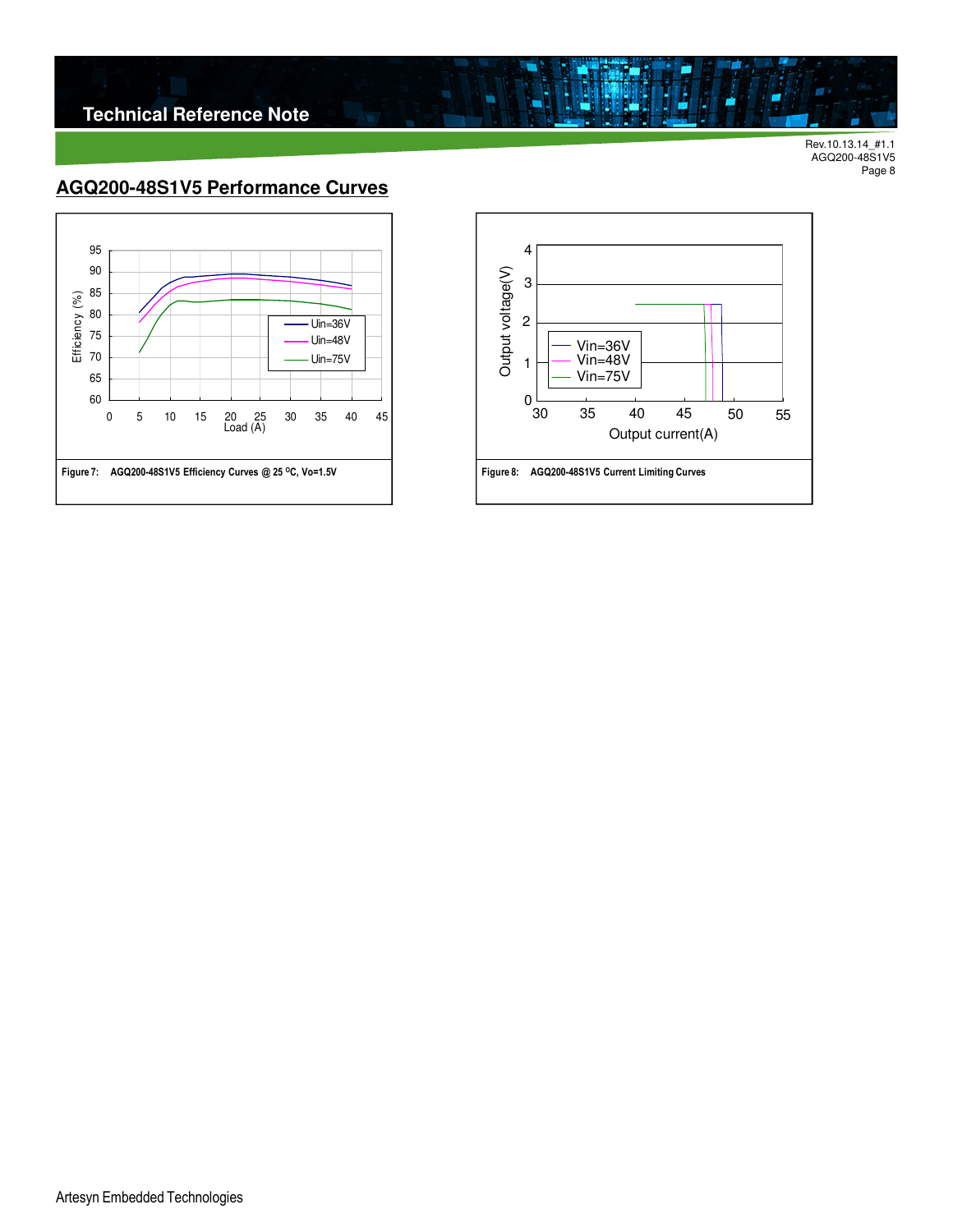

#### **Protection Function Specification**

### **Over Voltage Protection (OVP )**

The output over-voltage protection consists of circuitry that monitors the voltage on the output terminals. If the voltage on the output terminals exceeds the over voltage protection threshold (120%~140% of the nominal output voltage), the module will shut down and attempt to restart normally once a second.

The protection mechanism is such that the unit can continue in this condition until the fault is cleared

| Parameter                         | Min | <b>Nom</b> | <b>Max</b> | <b>Unit</b> |
|-----------------------------------|-----|------------|------------|-------------|
| V <sub>o</sub> Output Overvoltage | 120 |            | -40        | O/<br>70 V  |

#### **Over Current Protection (OCP)**

AGQ200-48S1V5 features foldback current limiting as part of their over-current protection (OCP) circuits. When output current exceeds 110% to 140% of the rated current, such as during a short circuit condition, the module will shut down and attempt to restart normally once a second.

| <b>Parameter</b>                                     | <b>Min</b> | <b>Nom</b> |    | <b>Unit</b> |  |
|------------------------------------------------------|------------|------------|----|-------------|--|
| , Output Overcurrent<br>$\mathsf{v} \cap \mathsf{v}$ | 10         |            | 40 | %A          |  |

#### **Over-Temperature Protection (OTP)**

These modules feature an over-temperature protection circuit to safeguard against thermal damage. The module will work on intermittent mode when the maximum device reference temperature is exceeded. When the over-temperature condition is removed, the converter will automatically restart.

#### **Input Reverse Voltage Protection**

Under installation and cabling conditions where reverse polarity across the input may occur, reverse polarity protection is recommended. Protection can easily be provided as shown in Figure 17. In both cases the diode used is rated for 10A/100V. Placing the diode across the inputs rather than in-line with the input offers an advantage in that the diode only conducts in a reverse polarity condition, which increases circuit efficiency and thermal performance.



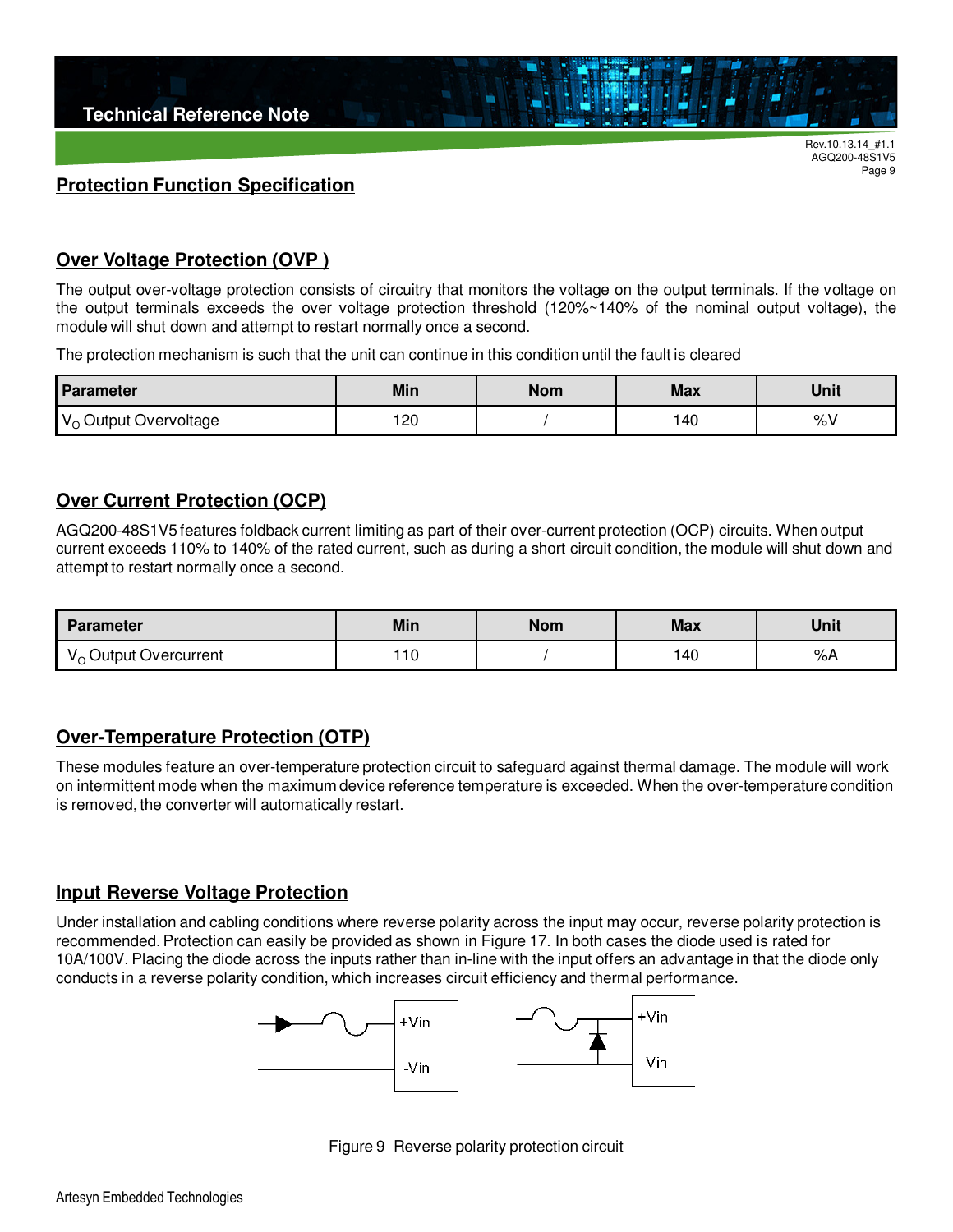## **Mechanical Specifications**

### **Mechanical Outlines – Open Fram Module**



### **Mechanical Outlines – Baseplate Module**

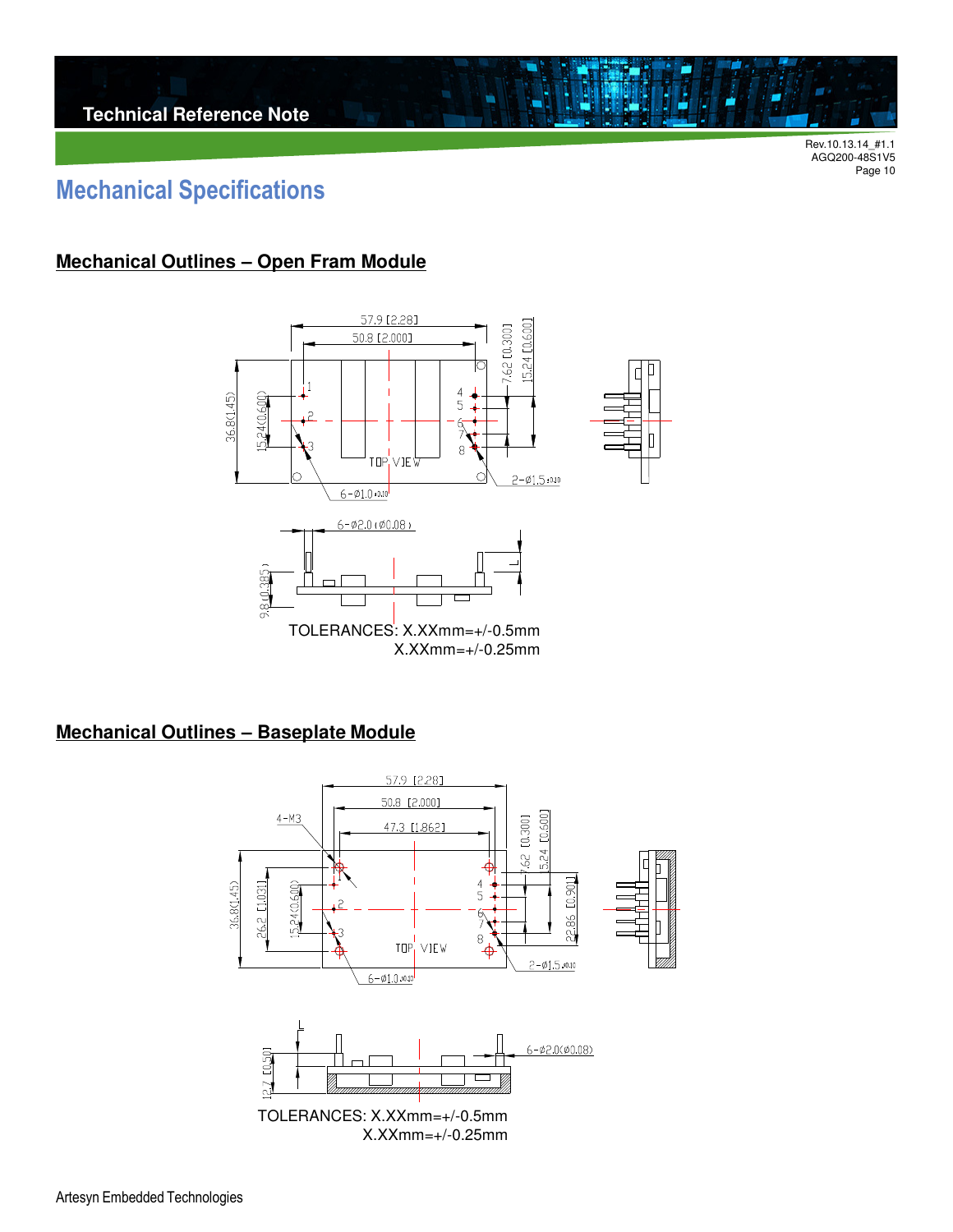## **Mechanical Specifications**

## **Pin Length Options**

| Device code suffix |                        |  |  |
|--------------------|------------------------|--|--|
| -4                 | 4.8mm $\pm$ 0.5 mm     |  |  |
| -6                 | $3.8$ mm $\pm$ 0.5 mm  |  |  |
| -8                 | $2.8$ mm $\pm$ 0.25 mm |  |  |
| None               | 5.8mm $\pm$ 0.5 mm     |  |  |

ä

### **Pin Designations**

| Pin No         | Name       | <b>Function</b>         |  |  |
|----------------|------------|-------------------------|--|--|
|                | $+V$ in    | Positive input voltage  |  |  |
| $\overline{2}$ | <b>CNT</b> | Remote ON/OFF control   |  |  |
| 3              | -Vin       | Negative input voltage  |  |  |
| 4              | $+VO$      | Positive output voltage |  |  |
| 5              | +Sense     | Positive remote sense   |  |  |
| 6              | Trim       | Output voltage trim     |  |  |
|                | -Sense     | Negative remote sense   |  |  |
| 8              | -Vo        | Negative output voltage |  |  |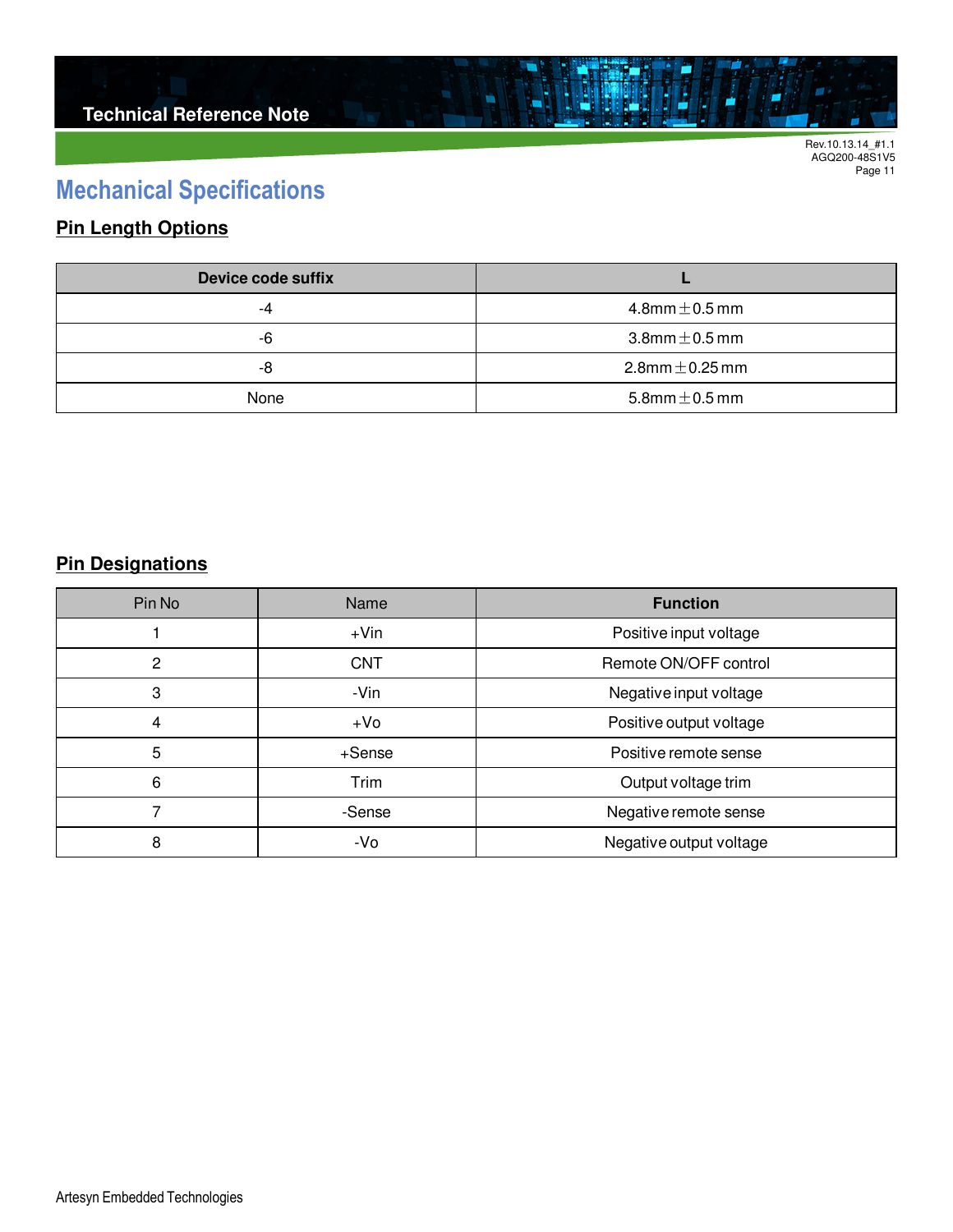## **Environmental Specifications**

### **EMC**

For conditions where EMI is a concern, a different input filter can be used. Figure 10 shows the filter designed to reduce EMI effects for AGQ200-48S1V5



Figure 10 EMI reduction filter

Recommended values of EMC

| Component           | Value/rating                 | <b>Type</b>                 |  |  |
|---------------------|------------------------------|-----------------------------|--|--|
| CY1, CY2, CY5, CY6  | 4700PF/250Vac                | Safety Y capacitor          |  |  |
| CX <sub>1</sub>     | $2.2\mu/100V$                | Materialized film capacitor |  |  |
| CY7, CY8, CY9, CY10 | 1000PF/250Vac                | Safety Y capacitor          |  |  |
| CY3,CY4             | 330PF/250V                   | Safety Y capacitor          |  |  |
| Cin1                | 100µ/100V                    | Aluminum capacitor          |  |  |
| CX <sub>2</sub>     | $1\mu/100V$                  | Chip ceramic capacitor      |  |  |
| Cout1               | 220µ/16V (low ESR capacitor) | Aluminum capacitor          |  |  |
| Cout <sub>2</sub>   | $1\mu/10V$                   | Chip ceramic capacitor      |  |  |
| L1                  | 0.5mH                        | Common mode                 |  |  |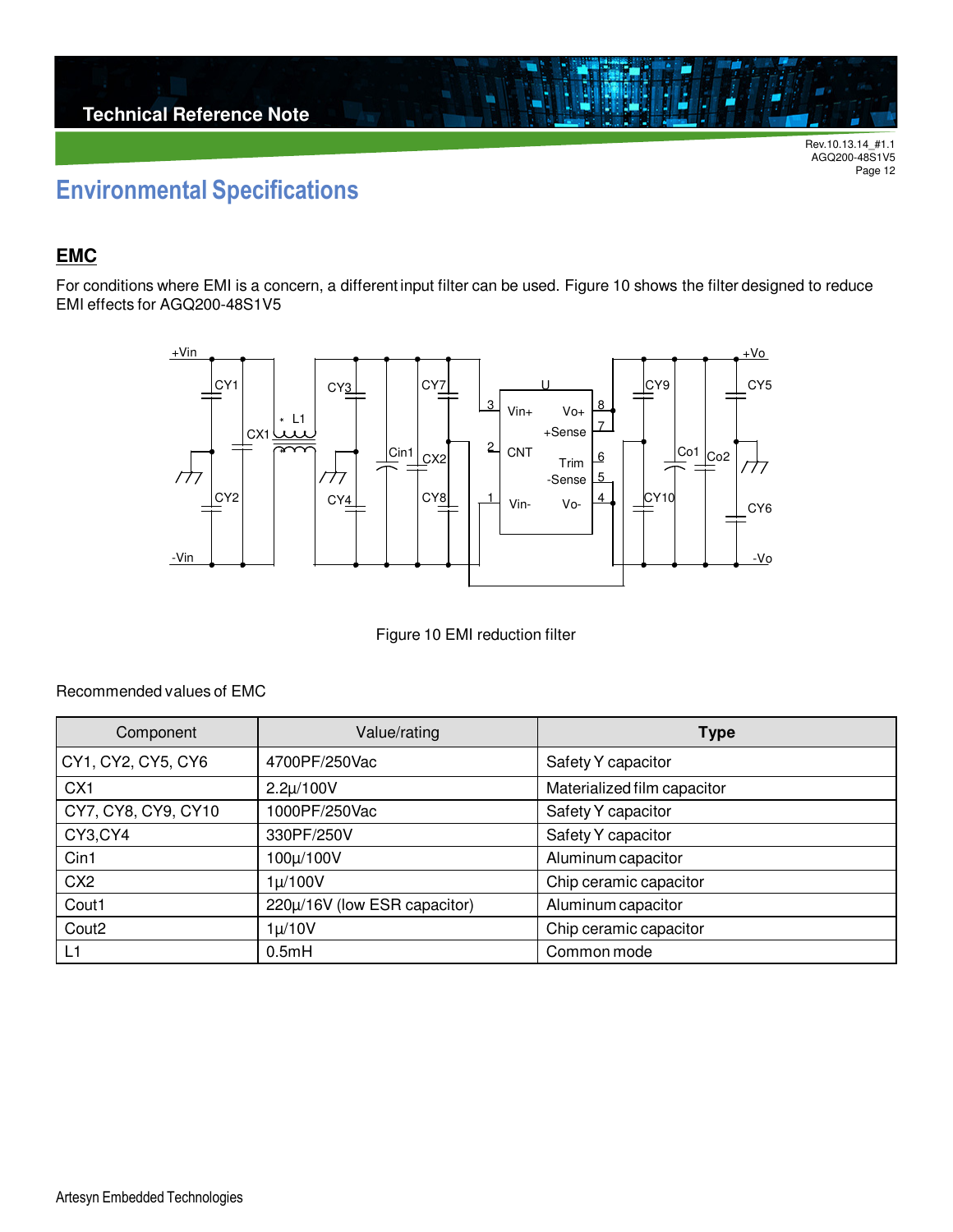#### **Safety Certifications**

For safety-agency approval of the system in which the power module is used, the power module must be installed in compliance with the spacing and separation requirements of the end-use safety agency standards, i.e., UL1950, CSA C22.2 No. 950-95, and EN60950. AGQ200-48S1V5 input-to-output isolation is a basic insulation. The DC/DC power module should be installed in end-use equipment, in compliance with the requirements of the ultimate application, and is intended to be supplied by an isolated secondary circuit. When the supply to the DC/DC power module meets all the requirements for SELV (<60Vdc), the output is considered to remain within SELV limits (level 3). If connected to a 60Vdc power system, double or reinforced insulation must be provided in the power supply that isolates the input from any hazardous voltages, including the AC mains. One input pin and one output pin are to be grounded or both the input and output pins are to be kept floating. Single fault testing in the power supply must be performed in combination with the DC/DC power module to demonstrate that the output meets the requirement for SELV. The input pins of the module are not operator accessible.

Note: Do not ground either of the input pins of the module, without grounding one of the output pins. This may allow a non-SELV voltage to appear between the output pin and ground.

| <b>Document</b>     | File# | <b>Description</b>                |  |  |
|---------------------|-------|-----------------------------------|--|--|
| <b>UL/CSA 60950</b> |       | US and Canada Requirements        |  |  |
| EN60950             |       | European Requirements             |  |  |
| IEC60950            |       | <b>International Requirements</b> |  |  |
| <b>CE</b>           |       | <b>CE Marking</b>                 |  |  |

Table 4. Safety Certifications for AGQ200-48S1V5 series power supply system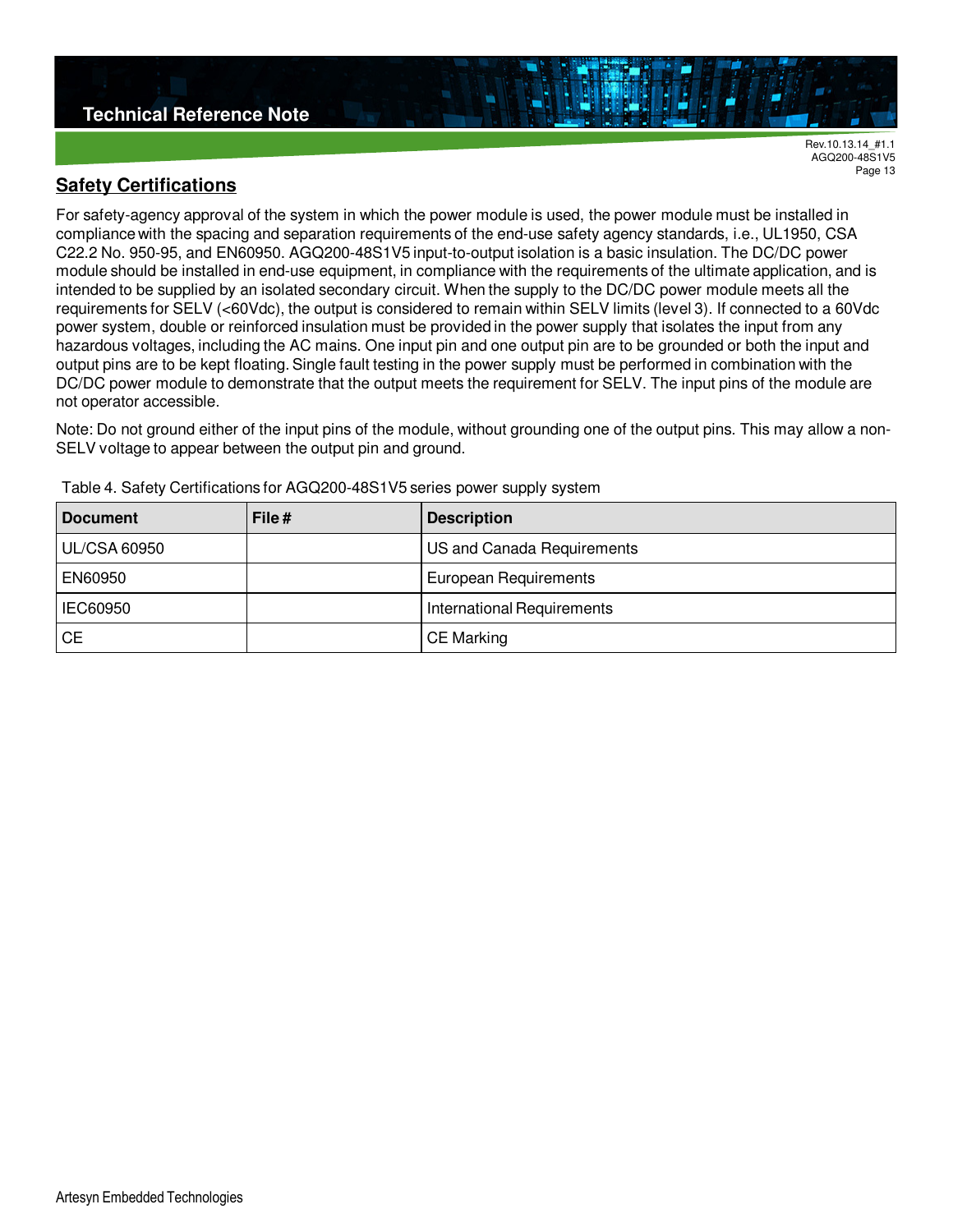

### **Fusing**

AGQ200-48S1V5 has no internal fuse. An external fuse must always be employed. To meet international safety requirements, a 250 Volt rated fuse should be used. If one of the input lines is connected to chassis ground, then the fuse must be placed in the other input line.

Standard safety agency regulations require input fusing. Recommended ratings is 10A for AGQ200-48S1V5.

Note: The fuse is fast blow type.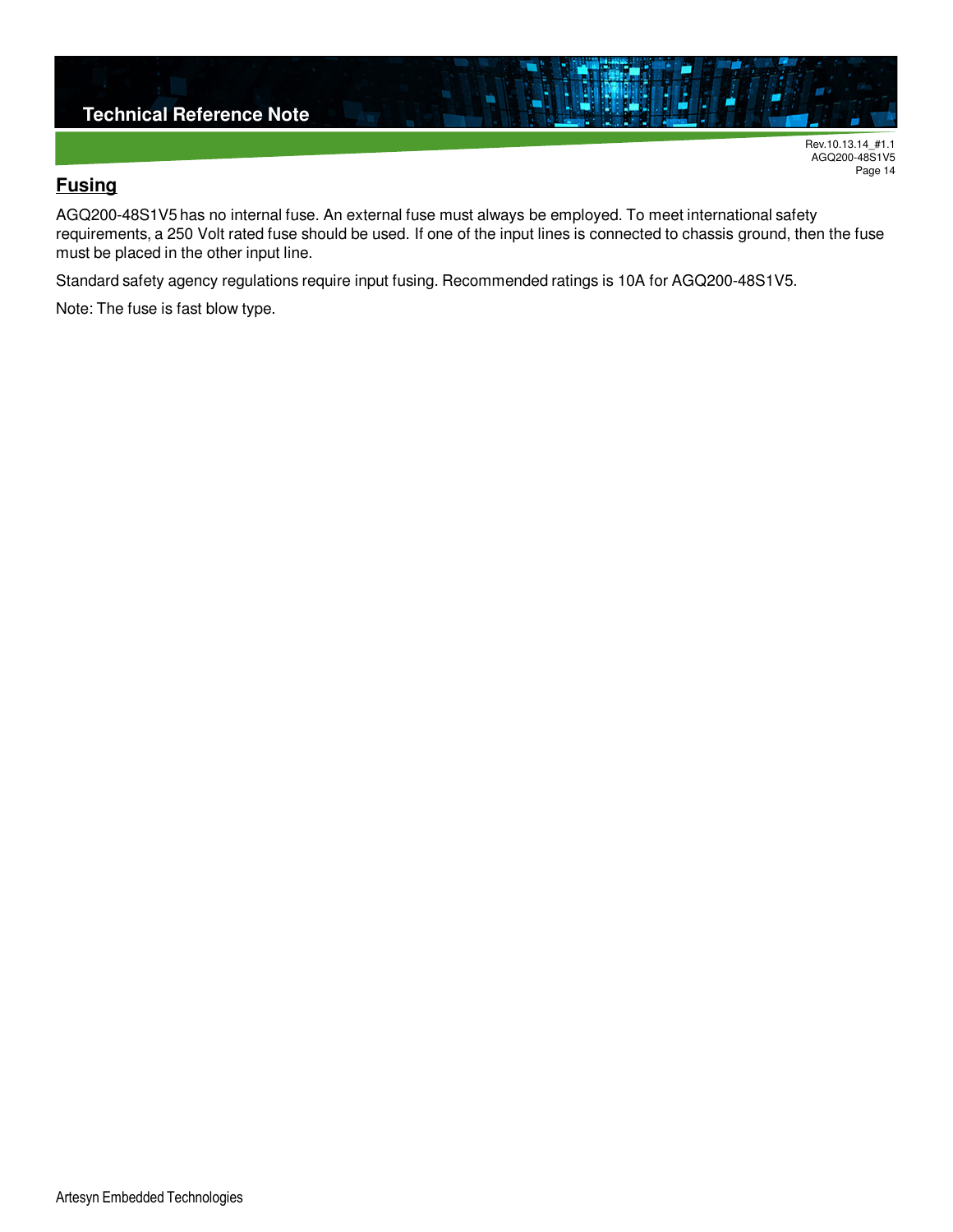

Page 15

#### **Operating Temperature**

The AGQ200 series power supplies will start and operate within stated specifications at an ambient temperature from -40 <sup>o</sup>C to 85 <sup>o</sup>C under all load conditions. The storage temperature is -55 <sup>o</sup>C to 125 <sup>o</sup>C.

#### **Thermal Considerations**

AGQ200-48S1V5 has ultra high efficiency at full load. With less heat dissipation and temperature-resistant components such as ceramic capacitors, these modules exhibit good performance during pro-longed exposure to high temperatures. Maintaining the operating board temperature within the specified range helps keep internal component temperatures within their specifications which in turn helps keep MTBF from falling below the specified rating. Proper cooling of the power modules is also necessary for reliable and consistent operation.

Measuring the board temperature of the module as the method shown in Figure 11 can verify the proper cooling. If the module has a baseplate, the measurement location is at the center of the baseplate.



Figure 11 Temperature measurement spot

The module should work under 70  $\degree$ C ambient for the reliability of operation and the board temperature must not exceed 105 <sup>o</sup>C while operating in the final system configuration. The measurement can be made with a surface probe after the module has reached thermal equilibrium. No heatsink is mounted, make the measurement as close as possible to the indicated position. It makes the assumption that the final system configuration exists and can be used for a test environment. Note that the board temperature of module must always be checked in the final system configuration to verify proper operation due to the variation in test conditions. Thermal management acts to transfer the heat dissipated by the module to the surrounding environment. The amount of power dissipated by the module as heat (PD) is got by the equation below:

 $PD = PI - PO$ 

Where: PI is input power; PO is output power; PD is dissipated power.

Also, module efficiency (η) is defined as the following equation:

η= PO/PI

By eliminating the input power term, we can get the equation below from the above two equations:

PD = PO (1-η)/η

The module power dissipation then can be calculated through the equation.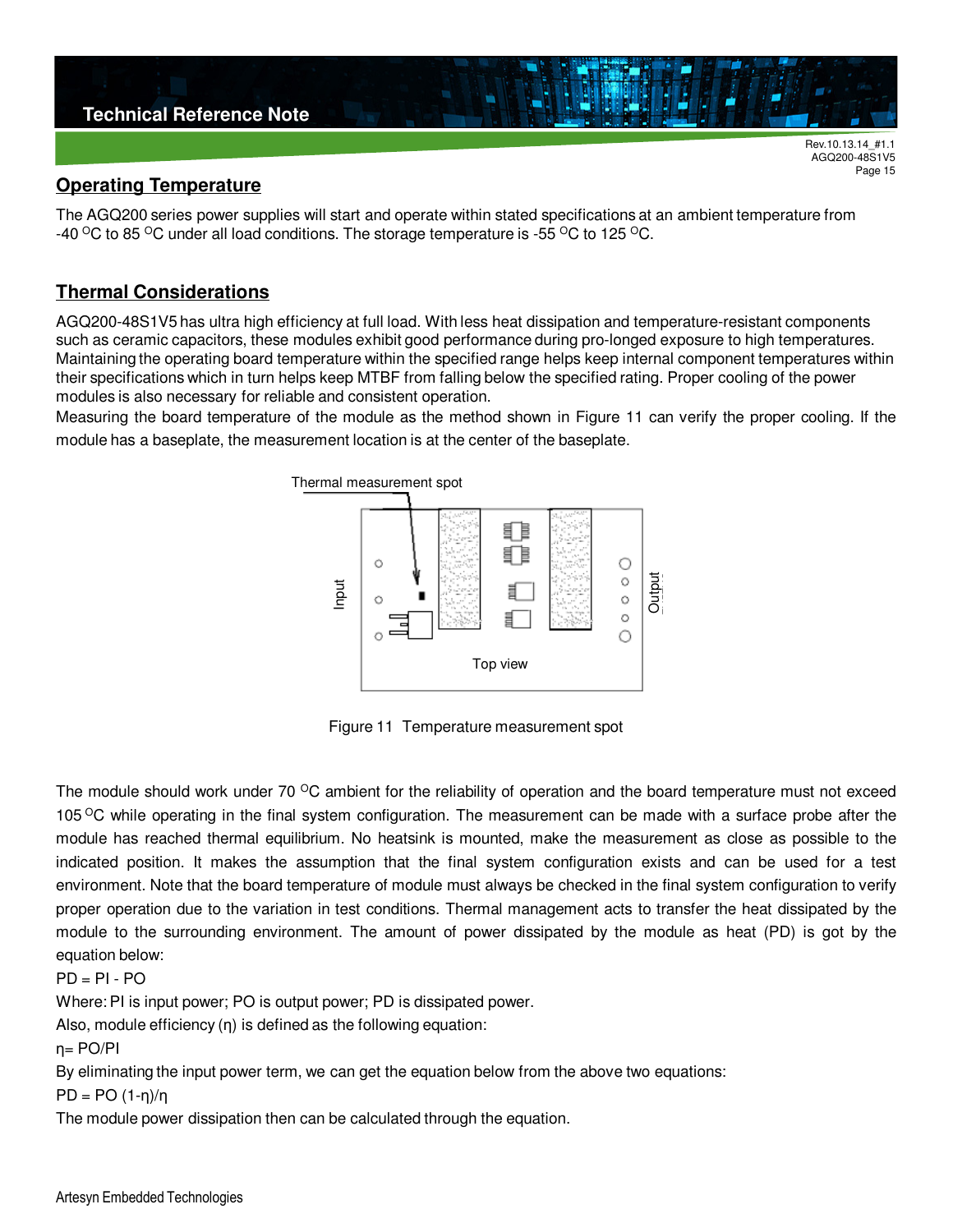

#### **Thermal Considerations Con't**

With 48V input, 25 <sup>o</sup>C ambient temperature, and 200LFM airflow, AGQ200-48S1V5 is rated for full power. The board temperature should be used to determine maximum temperature limits. The module cannot work continuously when the board temperature is over 100 <sup>o</sup>C. The minimum operating temperature for AGQ200-48S1V5 is -40 <sup>o</sup>C. The derating curve for open-frame is shown in Figure 12 and the derating curve with baseplate is shown in Figure 13.

Increasing airflow over the module enhances heat transfer via convection.

The module is not designed to operate for a long time with the baseplate temperature being above 100 $\degree$ C.



Figure 12 Derating curve of the module for open-frame, airflow rate from –Vin to +Vin



Figure 13 Derating curve of the module with baseplate, airflow rate from –Vin to +Vin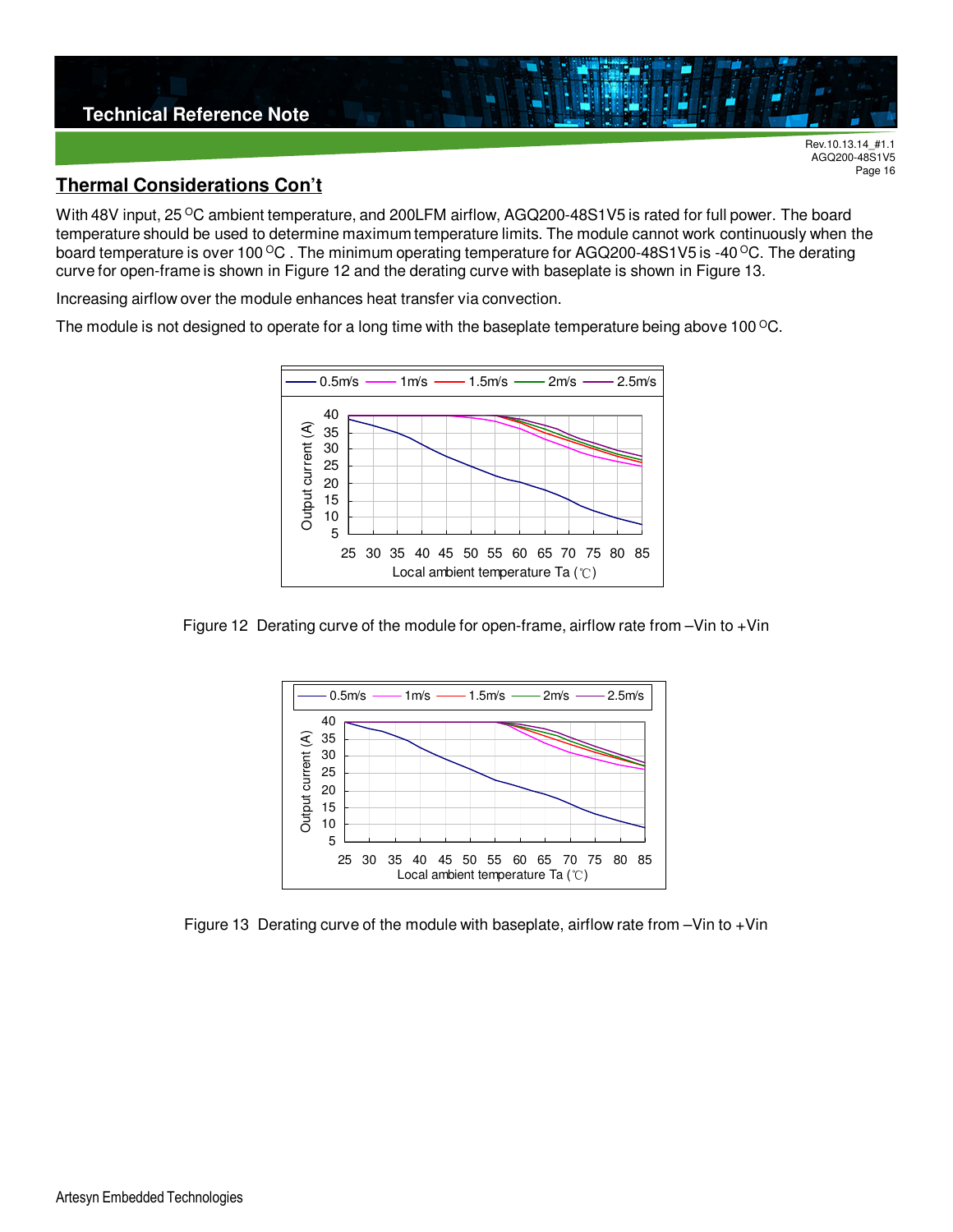## **Application Notes**

### **Typical Application**

Below is the typical application of the AGQ200-48S1V5 series power supply.





F1: fast blow fuse with a rating of 1A

Cin: Recommended input capacitor, 100µF/100V high frequency low ESR electrolytic type capacitor.

Co1: Recommended 1µF/25V ceramic capacitor

Co2: Recommended output capacitor Recommended 220µF/16V high frequency low ESR electrolytic type capacitor.

If Ta $<$ -5  $\mathrm{^{\circ}C}$ , use 220 $\mu$ F tantalum capacitor parallel with Co2.

Note: AGQ200-48S1V5 cannot be used in parallel mode directly.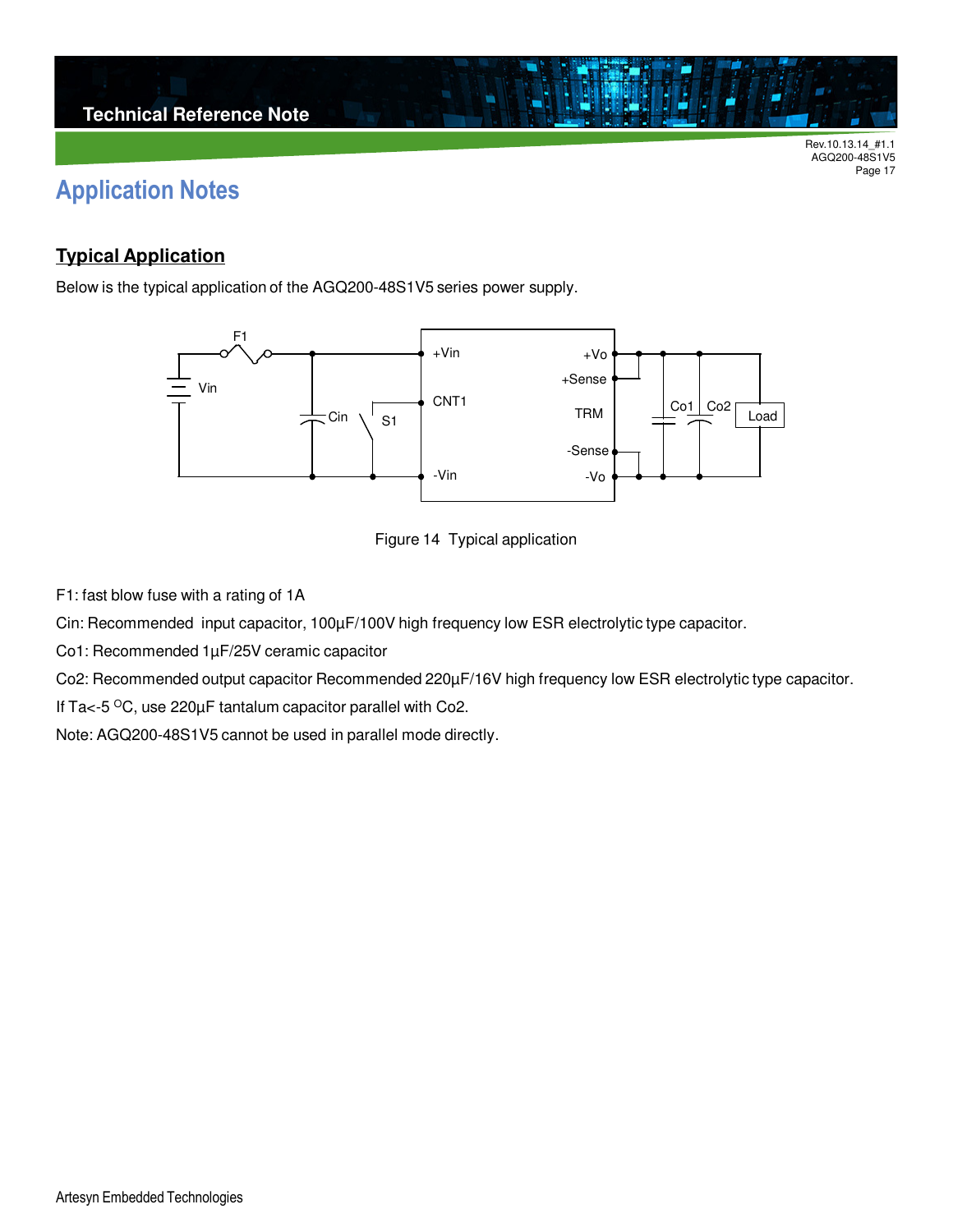### **Technical Reference Note**

Rev.10.13.14\_#1.1 AGQ200-48S1V5 Page 18

### **CNT Function**

Two CNT logic options are available. The CNT logic, CNT voltage and the module working state are as the following table.

|   |            |            | <b>OPEN</b> |  |
|---|------------|------------|-------------|--|
| N | ON         | <b>OFF</b> | <b>OFF</b>  |  |
| ▫ | <b>OFF</b> | ON         | ΟN          |  |

N: negative logic P: positive logic L: low voltage, -0.7V≤L≤1.2V H: high voltage, 3.5V≤H≤12V ON: module is on OFF: module is off Open: CNT pin is left open Note: Normally, VCNT ≤12V. The following figure shows a few simple CNT circuits.



Figure 15 CNT circuit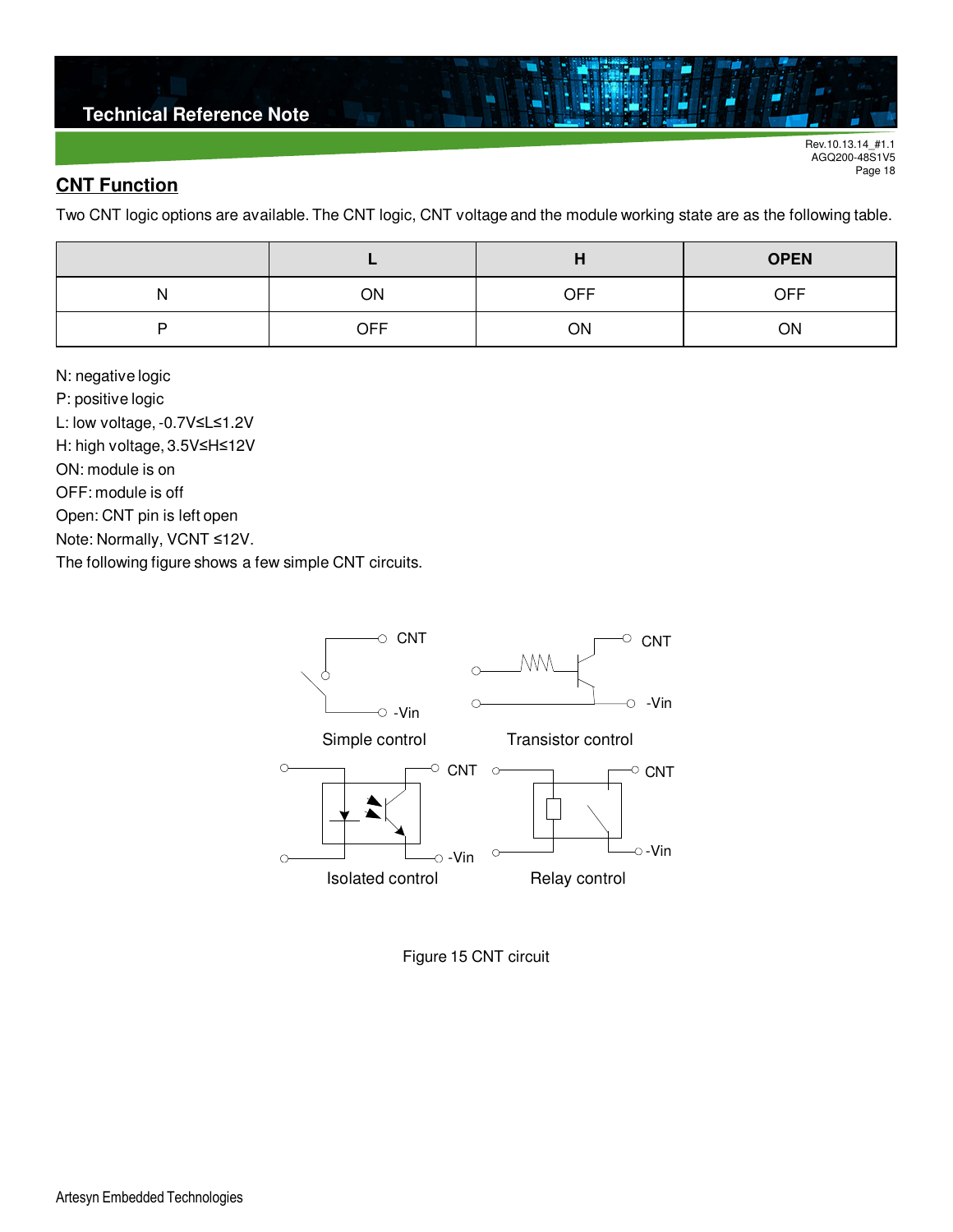

#### **Trim Characteristics**

The +Vo output voltage of AGQ200-48S1V5 can be trimmed using the trim pin provided. Applying a resistor to the trim pin through a voltage divider from the output will cause the +Vo output to increase by up to 10%or decrease by up to 20%. Trimming up by more than 10% of the nominal output may activate the OVP circuit or damage the converter. Trimming down more than 20% can cause the converter to regulate improperly. If the trim pin is not needed, it should be left open.

#### **Trim up**

With an external resistor connected between the Trim and +Sense pins, the output voltage set point increases (see Figure 16).

The following equation determines the required external-resistor value to obtain a percentage output voltage change of %.

$$
R_{adj-up} = \frac{5.1 \times V_{nom} \times (100 + \Delta)}{1.225 \times \Delta} - \frac{510}{\Delta} - 10.2(k\Omega)
$$

Note: △= (Vo-Vnom)%100/Vnom







AGQ200-48S1V5 Page 19

#### **Trim down**

With an external resistor between the Trim and -Sense pins, the output voltage set point decreases (see Figure 17).

The following equation determines the required external-resistor value to obtain a percentage output voltage change of %.

$$
R_{\text{adj-down}} = \frac{510}{\Delta} - 10.2(\,k\Omega)
$$

Note: △= (Vnom-Vo)%100/Vnom

Although the output voltage can be increased by both the remote sense and the trim, the maximum increase for the output voltage is not the sum of both. The maximum increase is the larger of either the remote sense or the trim.

Note that at elevated output voltages the maximum power rating of the module remains the same, and the output current capability will decrease correspondingly.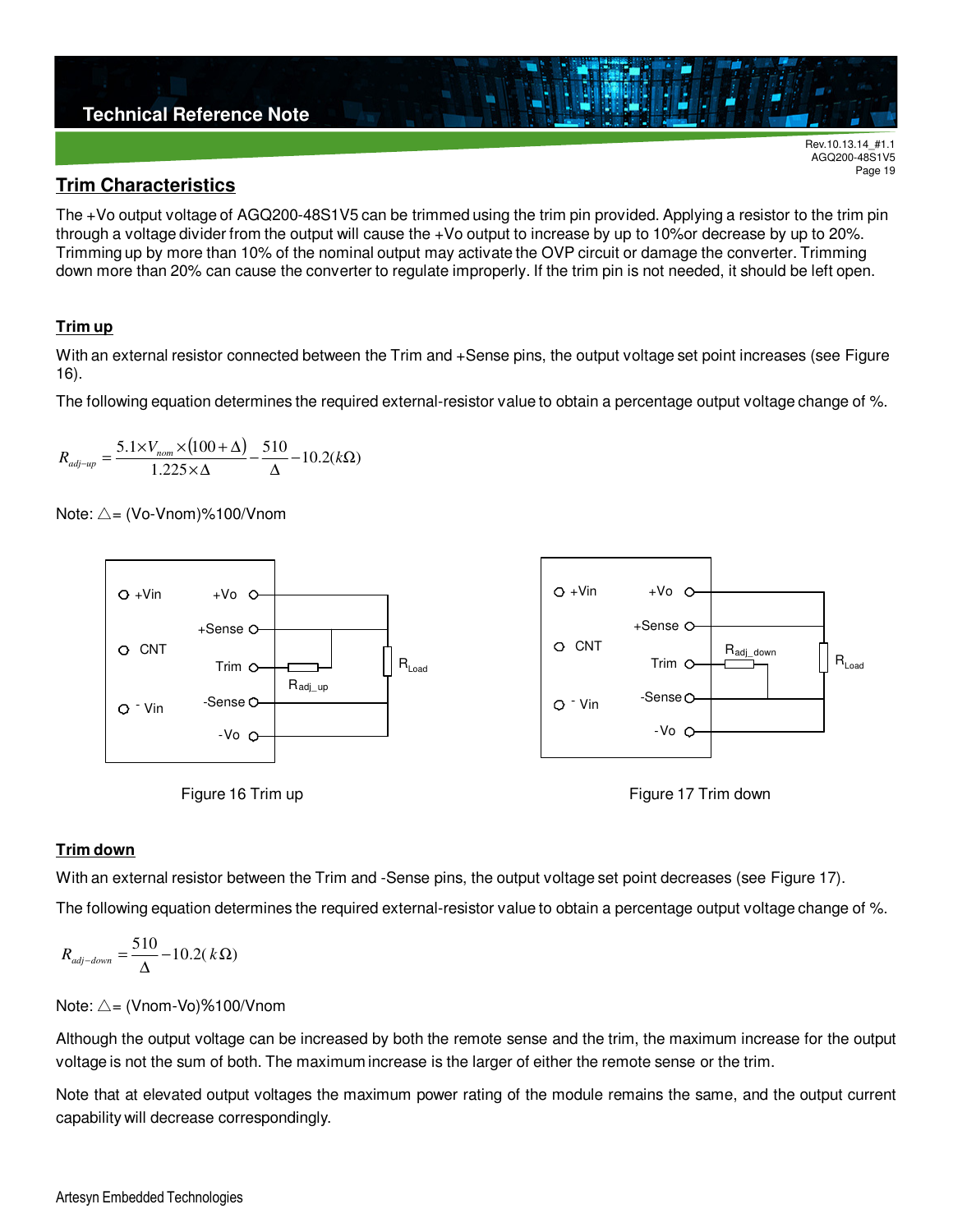

AGQ200-48S1V5 Page 20

## **Minimum Load Requirements**

There is no minimum load requirement for AGQ200-48S1V5.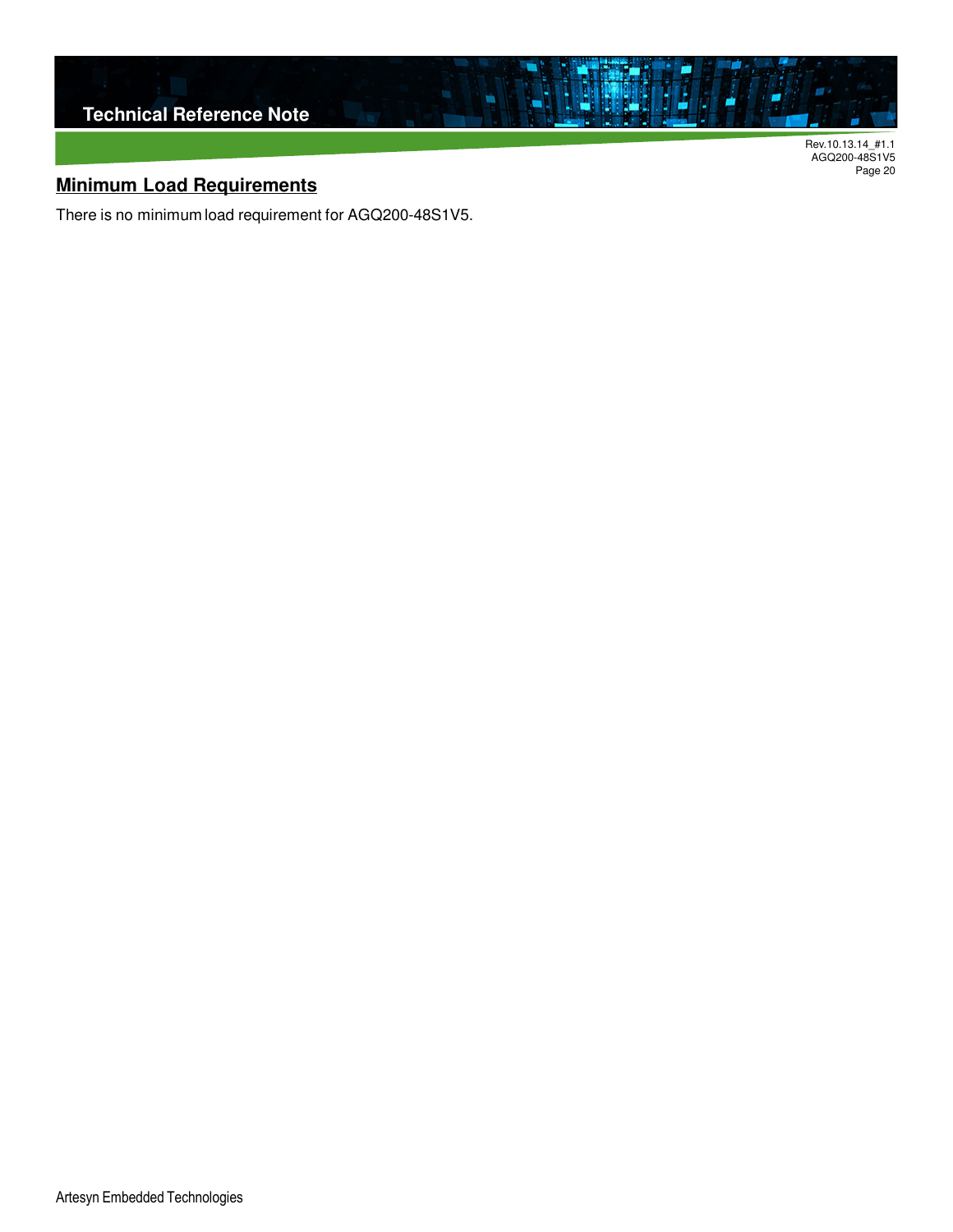

#### **Output Capacitance**

High output current transient rate of change (high di/dt) loads may require high values of output capacitance to supply the instantaneous energy requirement to the load. To minimize the output voltage transient drop during this transient, low equivalent series resistance (ESR) capacitors may be required, since a high ESR will produce a correspondingly higher voltage drop during the current transient.

When the load is sensitive to ripple and noise, an output filter can be added to minimize the effects. A simple output filter to reduce output ripple and noise can be made by connecting a capacitor C1 across the output as shown in Figure 18. The recommended value for the output capacitor C1 is 220µF.





AGQ200-48S1V5 Page 21



Extra care should be taken when long leads or traces are used to provide power to the load. Long lead lengths increase the chance for noise to appear on the lines. Under these conditions C1 can be added across the load, with a 1µF ceramic capacitor C2 in parallel generally as shown in Figure 19

#### **Decoupling**

Noise on the power distribution system is not always created by the converter. High speed analog or digital loads with dynamic power demands can cause noise to cross the power inductor back onto the input lines. Noise can be reduced by decoupling the load. In most cases, connecting a 10µF tantalum or ceramic capacitor in parallel with a 0.1µF ceramic capacitor across the load will decouple it. The capacitors should be connected as close to the load as possible.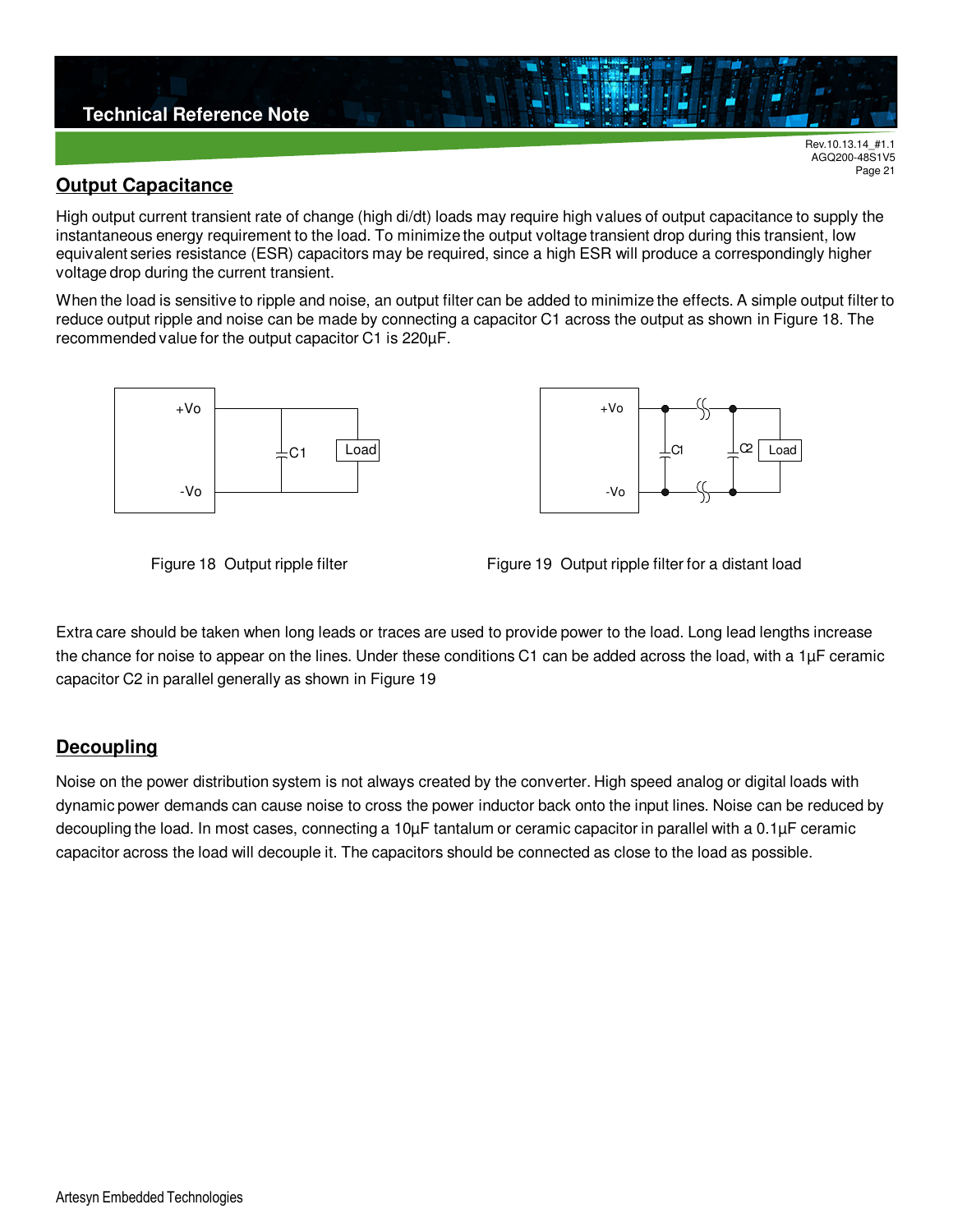### **Technical Reference Note**

Rev.10.13.14\_#1.1 AGQ200-48S1V5 Page 22

#### **Decoupling**

Noise on the power distribution system is not always created by the converter. High speed analog or digital loads with dynamic power demands can cause noise to cross the power inductor back onto the input lines. Noise can be reduced by decoupling the load. In most cases, connecting a 10µF tantalum or ceramic capacitor in parallel with a 0.1µF ceramic capacitor across the load will decouple it. The capacitors should be connected as close to the load as possible.

#### **Ground Loops**

Ground loops occur when different circuits are given multiple paths to common or earth ground, as shown in Figure 20. Multiple ground points have slightly different potential and cause current flow through the circuit from one point to another. This can result in additional noise in all the circuits. To eliminate the problem, circuits should be designed with a single ground connection as shown in Figure 21.





Figure 20 Ground loop **Figure 21 Single point ground**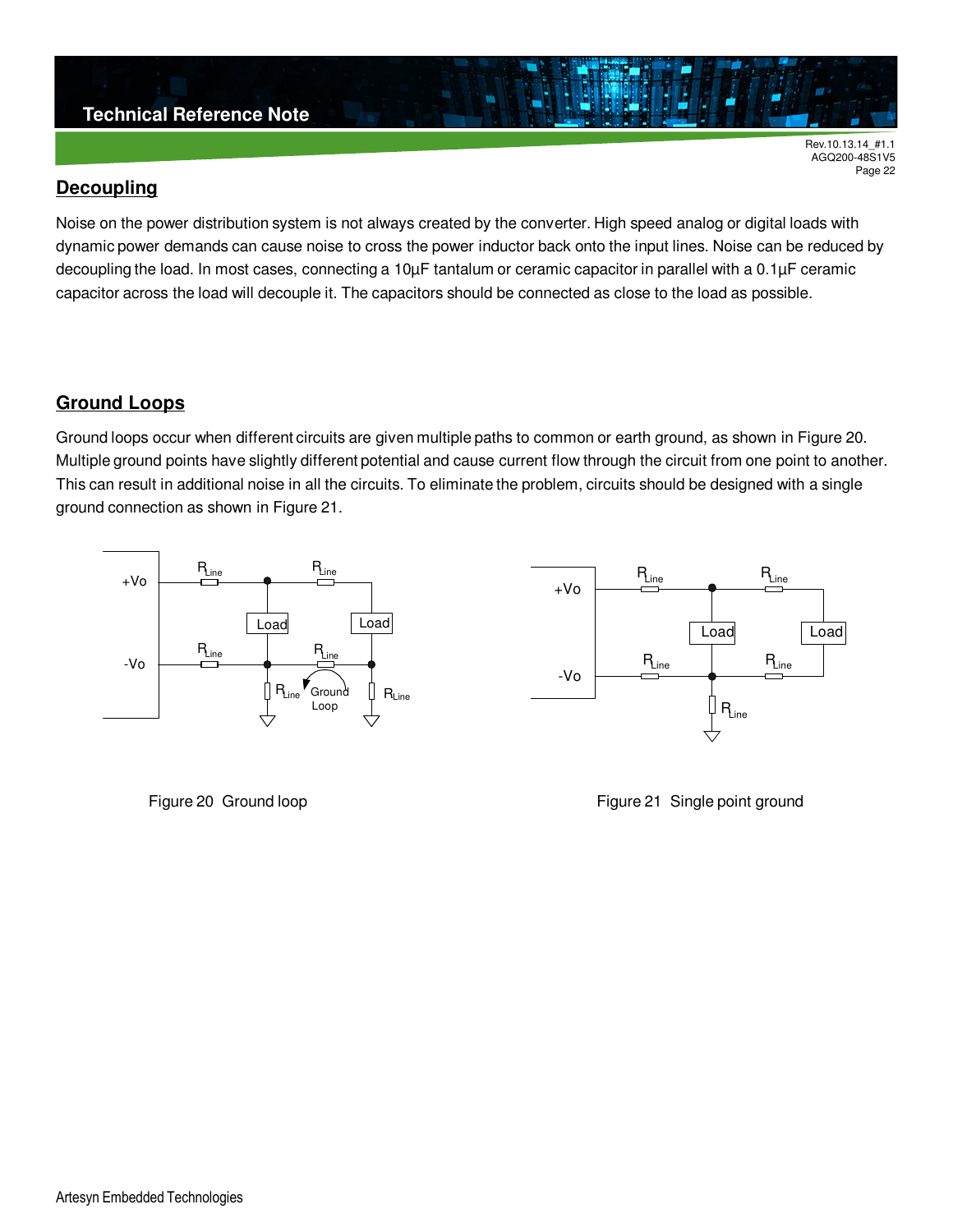#### **Technical Reference Note**

Rev.10.13.14\_#1.1 AGQ200-48S1V5 Page 23

#### **Remote Sense**

AGQ200-48S1V5 can remotely sense both lines of its output which moves the effective output voltage regulation point from the output terminals of the unit to the point of connection of the remote sense pins. This feature automatically adjusts the real output voltage of AGQ200-48S1V5 in order to compensate for voltage drops in distribution and maintain a regulated voltage at the point of load.

When the converter is supporting loads far away, or is used with undersized cabling, significant voltage drop can occur at the load. The best defense against such drops is to locate the load close to the converter and to ensure adequately sized cable is used. When this is not possible, the converter can compensate for a drop of up to 10%Vo, through use of the sense leads.

When used, the + Sense and - Sense leads should be connected from the converter to the point of load as shown in Figure 22, using twisted pair wire, or parallel pattern to reduce noise effect. The converter will then regulate its output voltage at the point where the leads are connected. Care should be taken not to reverse the sense leads. If reversed, the converter will trigger over-voltage protection (OVP) protection.

When not used, the +Sense lead must be connected with +Vo, and -Sense with -Vo. Although the output voltage can be increased by both the remote sense and the trim, the maximum increase for the output voltage is not the sum of both.

The maximum increase is the larger of either the remote sense or the trim.

Note that at elevated output voltages the maximum power rating of the module remains the same, and the output current capability will decrease correspondingly.



Figure 22 Sense connections

.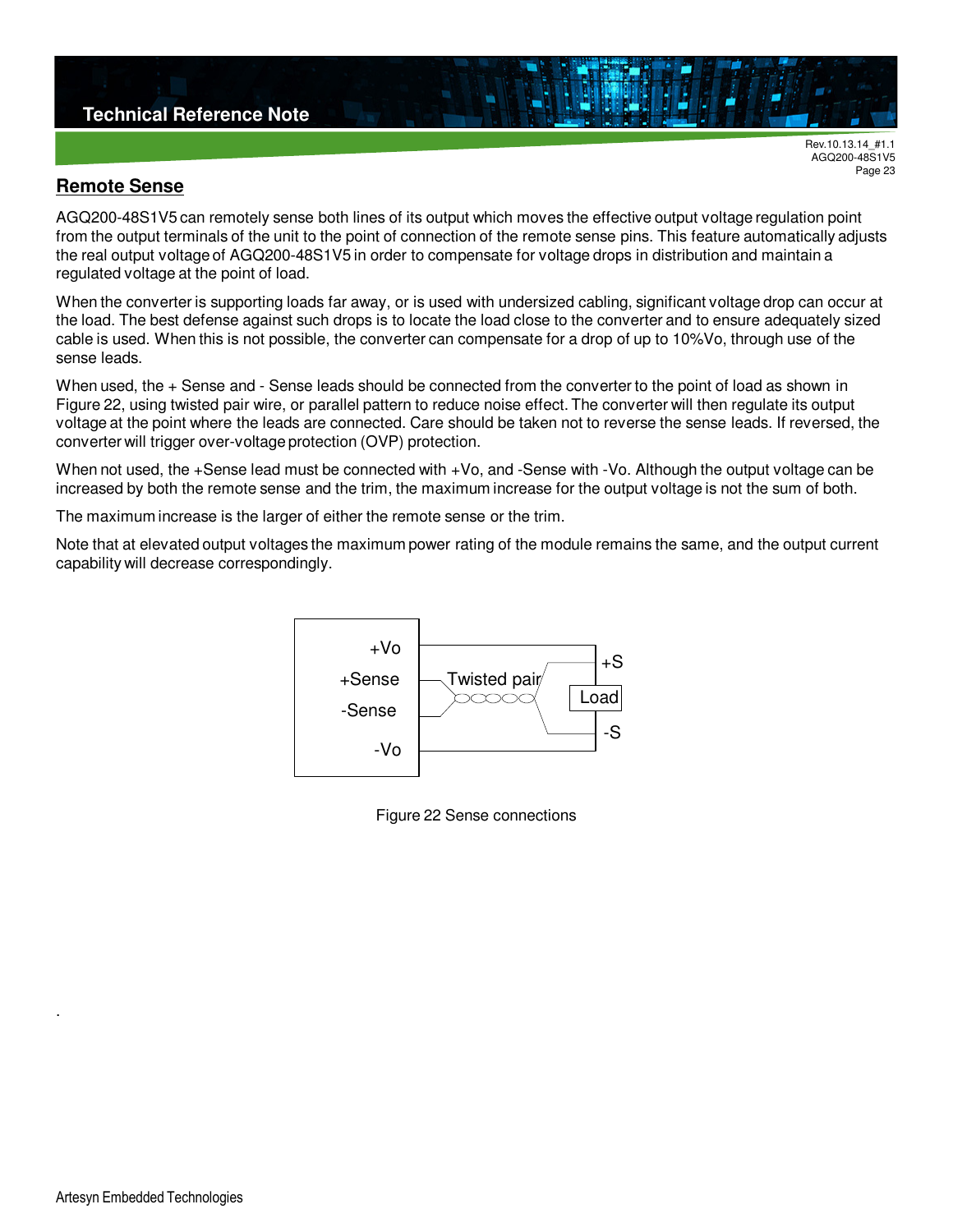

### **MTBF**

.

The MTBF, calculated in accordance with Bellcore TR-NWT-000332, is 2,500,000 hours. Obtaining this MTBF in practice is entirely possible. If the board temperature is expected to exceed  $+25\,^{\circ}\text{C}$ , then we also advise an oriented for the best possible cooling in the air stream.

Artesyn Embedded Technologies can supply replacements for converters from other manufacturers, or offer custom solutions. Please contact the factory for details.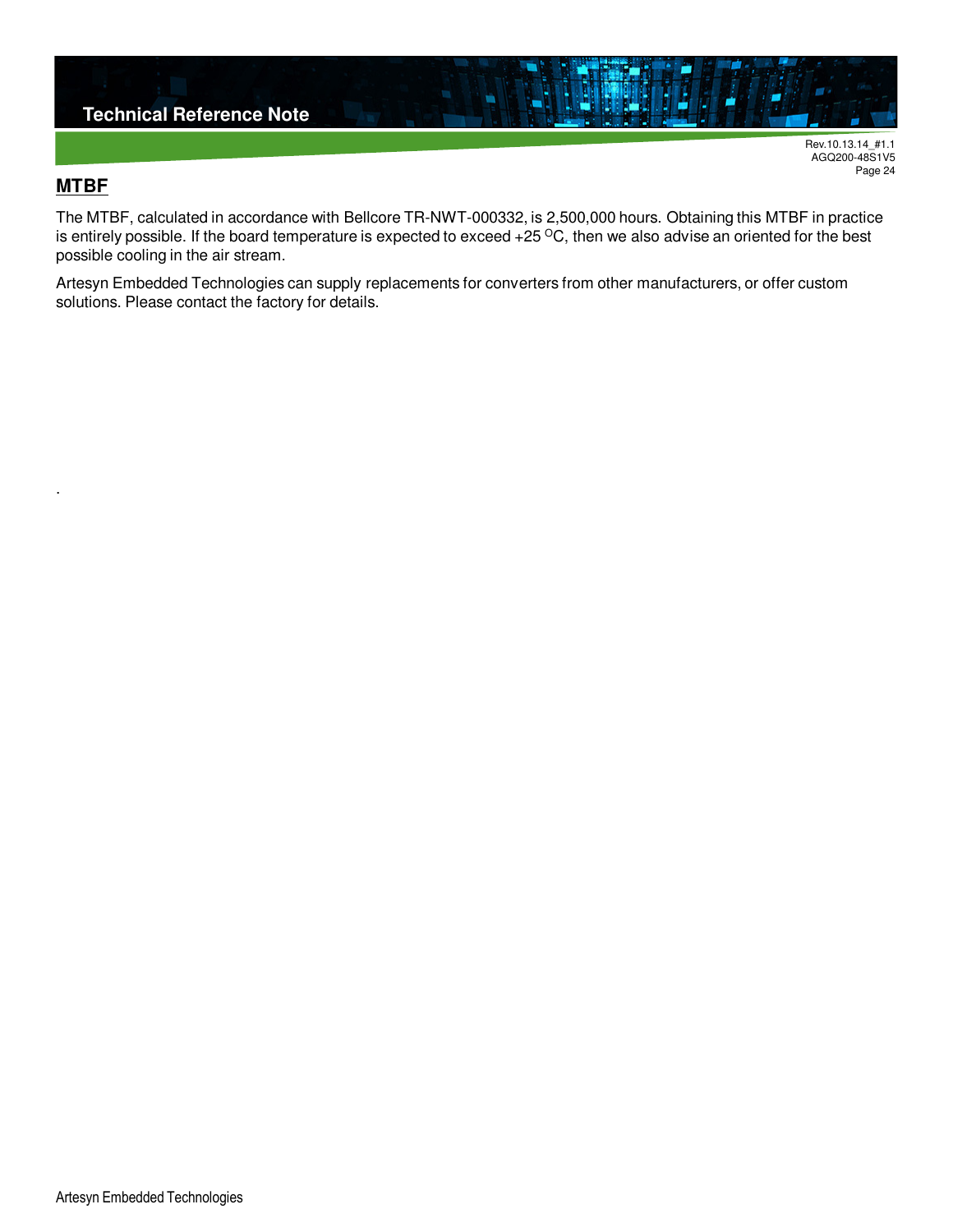

AGQ200-48S1V5 Page 25

## **Weight**

The AGQ200-48S1V5 series weight is 28g.typ. for open frame module.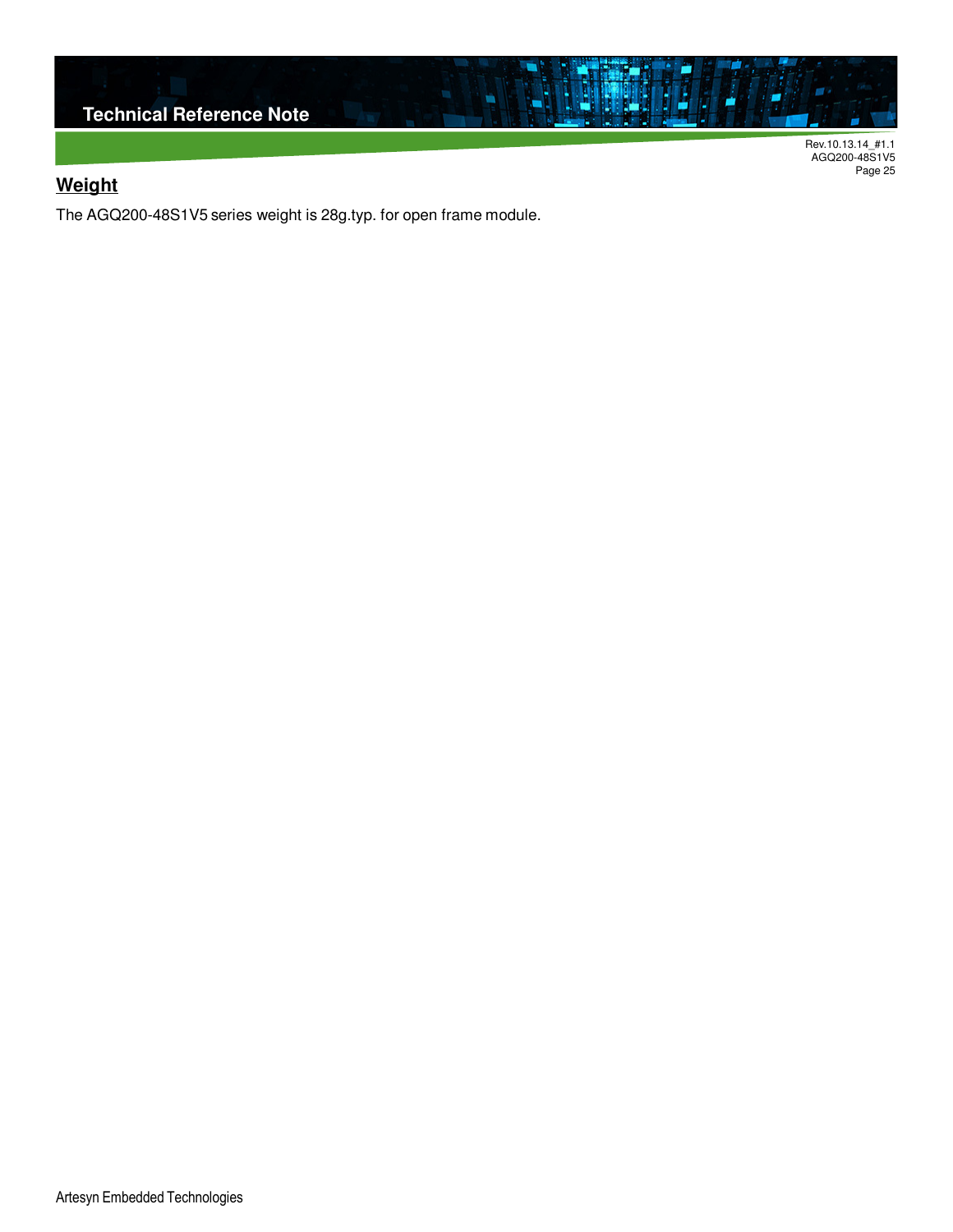

#### **Installation**

Although AGQ200-48S1V5 can be mounted in any orientation, free air-flowing must be taken. Normally power components are always put at the end of the airflow path or have separate airflow paths. This can keep other system equipment cooler and increase component life spans.

Note:

.

1. There should be no electrical connection between the case and the PE or any module ports.

2. The fixing screw of the heatsink should not be too long. Please refer to the mechanical chart for detail.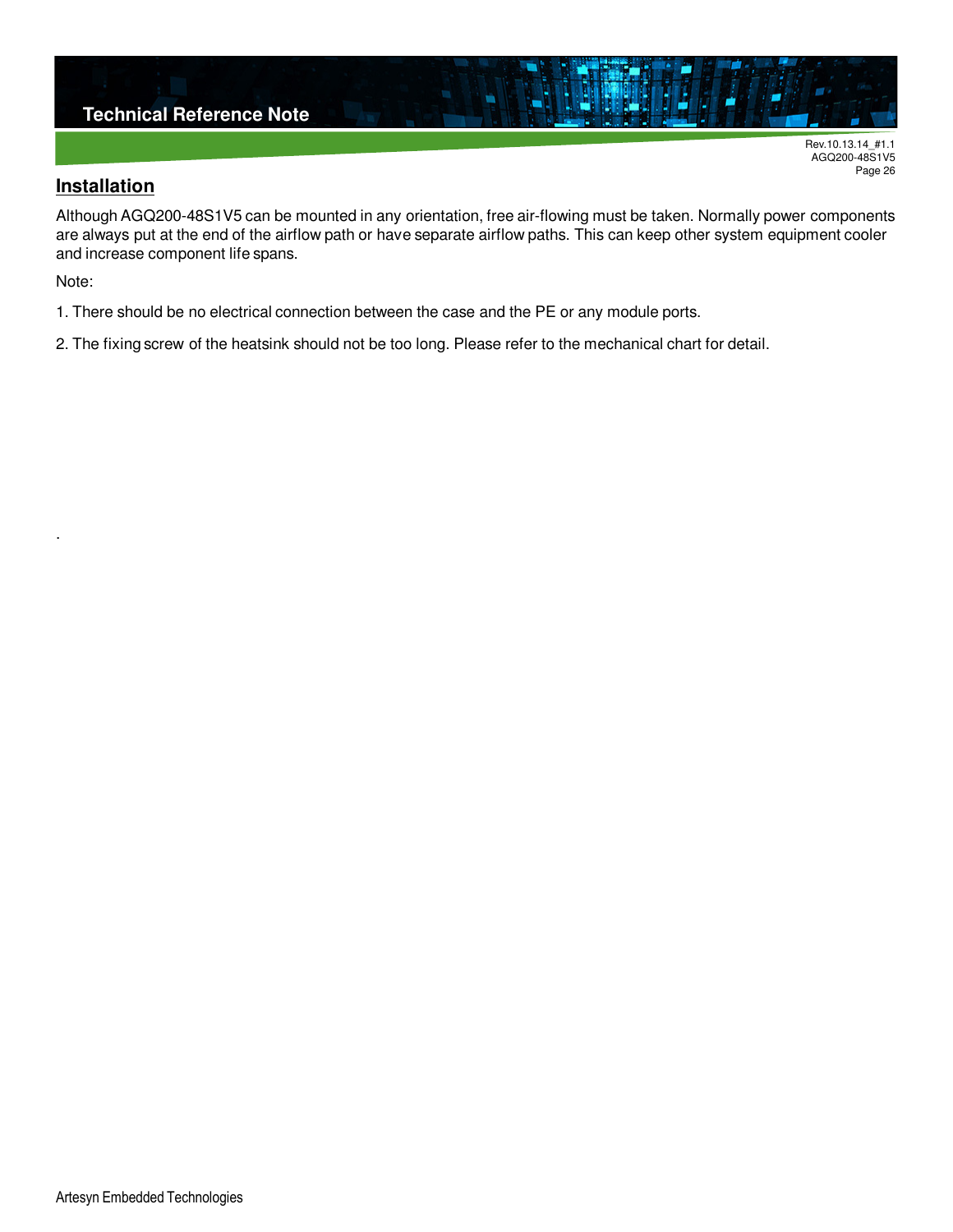

#### **Soldering**

.

AGQ200-48S1V5 is compatible with standard wave soldering techniques. When wave soldering, the converter pins should be preheated for 20~30 seconds at 110  $\rm{^{\circ}C}$ , and wave soldered at 260  $\rm{^{\circ}C}$  for less than 10 seconds.

When hand soldering, the iron temperature should be maintained at 425 °C and applied to the converter pins for less than 3 seconds. Longer exposure can cause internal damage to the converter.

Cleaning can be performed with cleaning solvent IPA or with water.